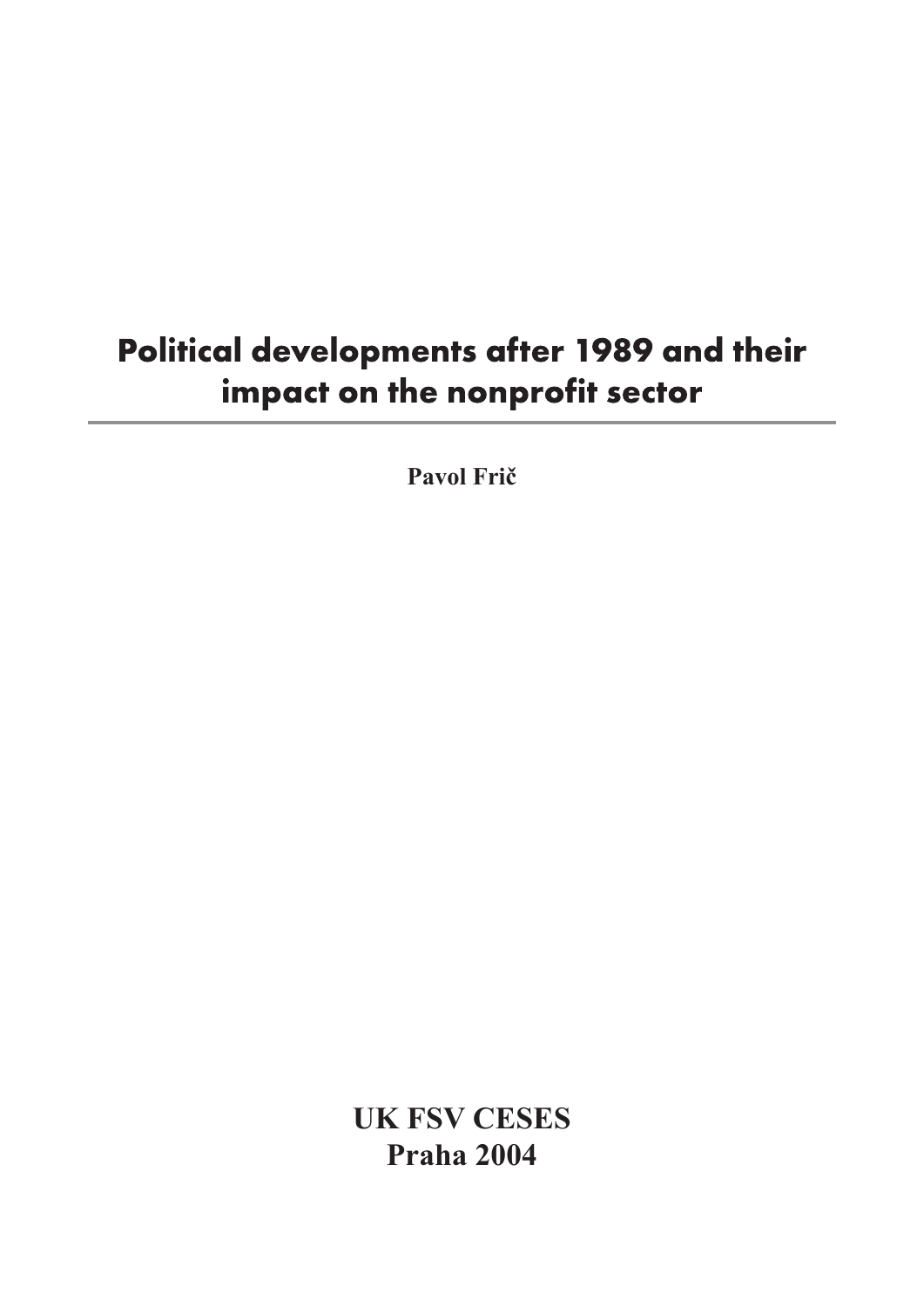**Publisher: UK FSV CESES First edition: 2004**

**Graphic design and print: Studio atd. © by UK FSV CESES 2004**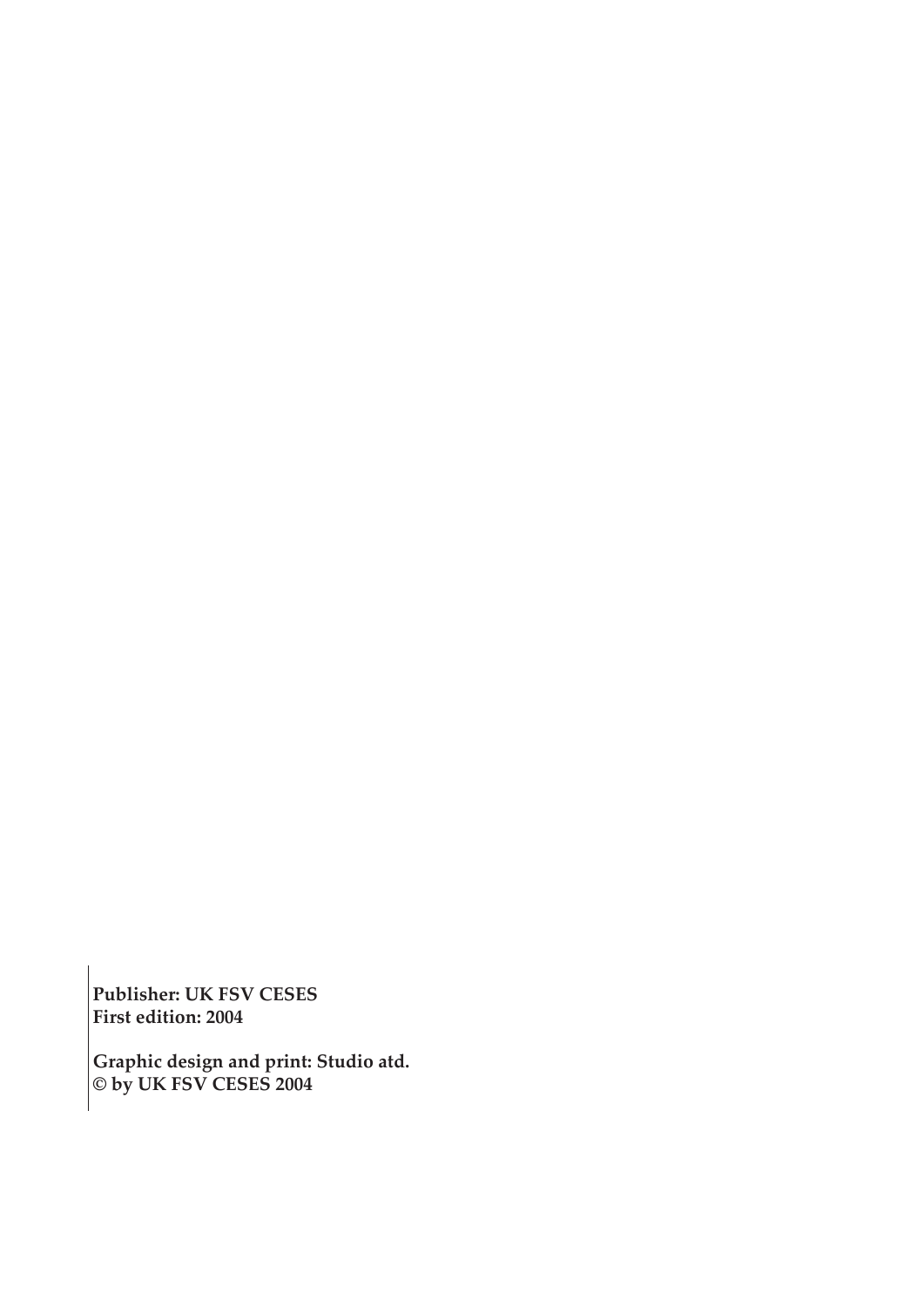## **Pavol Frič** (\*1956)

He graduated on the Department of Sociology at the Komenius University in Bratislava (Slovakia). At present he is researcher at the Centre for Social and Economic Strategies, and also lecturer on the Institute of Sociological Studies, Charles University in Prague. He is interested in the analysis and research in scope of social problems (especially in corruption problem) and non-profit organizations.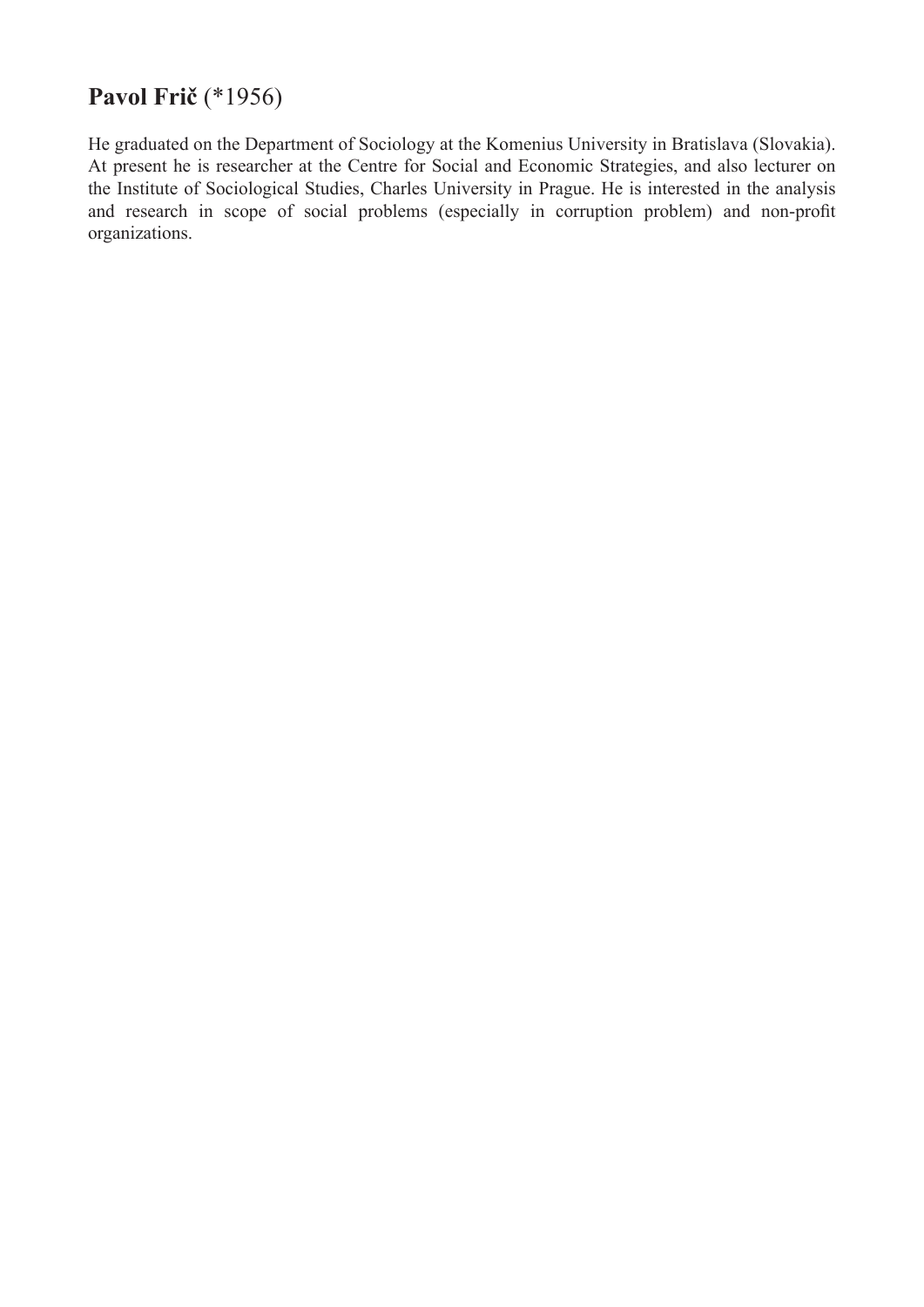## **POLITICAL DEVELOPMENTS AFTER 1989 AND THEIR IMPACT ON THE NONPROFIT SECTOR<sup>1</sup>**

#### **Preliminary remarks**

 The installation, functioning and fall of the communist regime in Central European countries part of the so-called Soviet block (i.e., in Czechoslovakia, Hungary and Poland), took a considerable different turn of events. In spite of that, the fundamental political changes happening in these countries in the late eighties of the last century had one typical feature in common – they were significantly influenced by the ideology and activity of people who voluntarily engaged themselves in civil (dissent) initiatives, or, today, we could say in nonprofit organizations standing in the opposition to the totalitarian communist power (see for example Solidarita in Poland, or Charta 77 in the former Czechoslovakia). The fundamental changes the dissent and its nonprofit organizations (NPOs) desired were, above all, establishing parliamentary democracy with plurality system of political parties and freedom of association of people. The manner in which NPOs in the above countries managed initiating, influencing these changes, or, participating in them, was then reflected in the later attitude of politicians and entire society to developing the nonprofit sector. There can be no doubt that it was the above changes that enabled developing the nonprofit sector, which under socialism was unthinkable of in these countries. The most obvious evidence of that is the rapid growth in the number of NPOs after 1989 in all Central European post-communist countries.

 The immediate impact of the political changes after 1989, however, did not mean only the quantitatively expanding nonprofit sector, but also consolidating its position in society. All the above countries before the beginnings of communism, after World War II, did have a relatively strong nonprofit sector, which at the pre-war time had played a very important social role, communism later took away from them by force. After communists came to power, NPOs were subject to severe persecution – many of them dissolved by force and completely liquidated, and a big number nationalized. The rest (especially organizations active in sport, recreation and interest activity) were incorporated into Centralized structure of totalitarian state and politically paralysed. NPOs in these areas were "united" in big, centrally managed, umbrella organizations, where members of communist party were installed as managers to ensure their ideological control. The communistic supervision over the activity of NPOs deprived many of these organizations of their authenticity and made them henchmen to the communist regime (though in many cases purely formally). Consequently, these organizations had lost the status of NPO in the real sense of the word.<sup>2</sup>

<sup>1</sup> The following text has been originally written as a chapter of the larger book about Nonprofit Sector in the Central Europe: "Future of Civil Society". The project was leading by Annette Zimmer and Eckhart Priller.

 $2$  E.g., Eva Leś speaks about them as about "quasi non-governmental organizations", as they were politicized: "Since the early 1950's the activities of these quasi non-governmental organizations were heavily politicized, aimed at legitimizing the political system. Their primary role was a political one, with service delivery a secondary function." (Leś 1994: 9)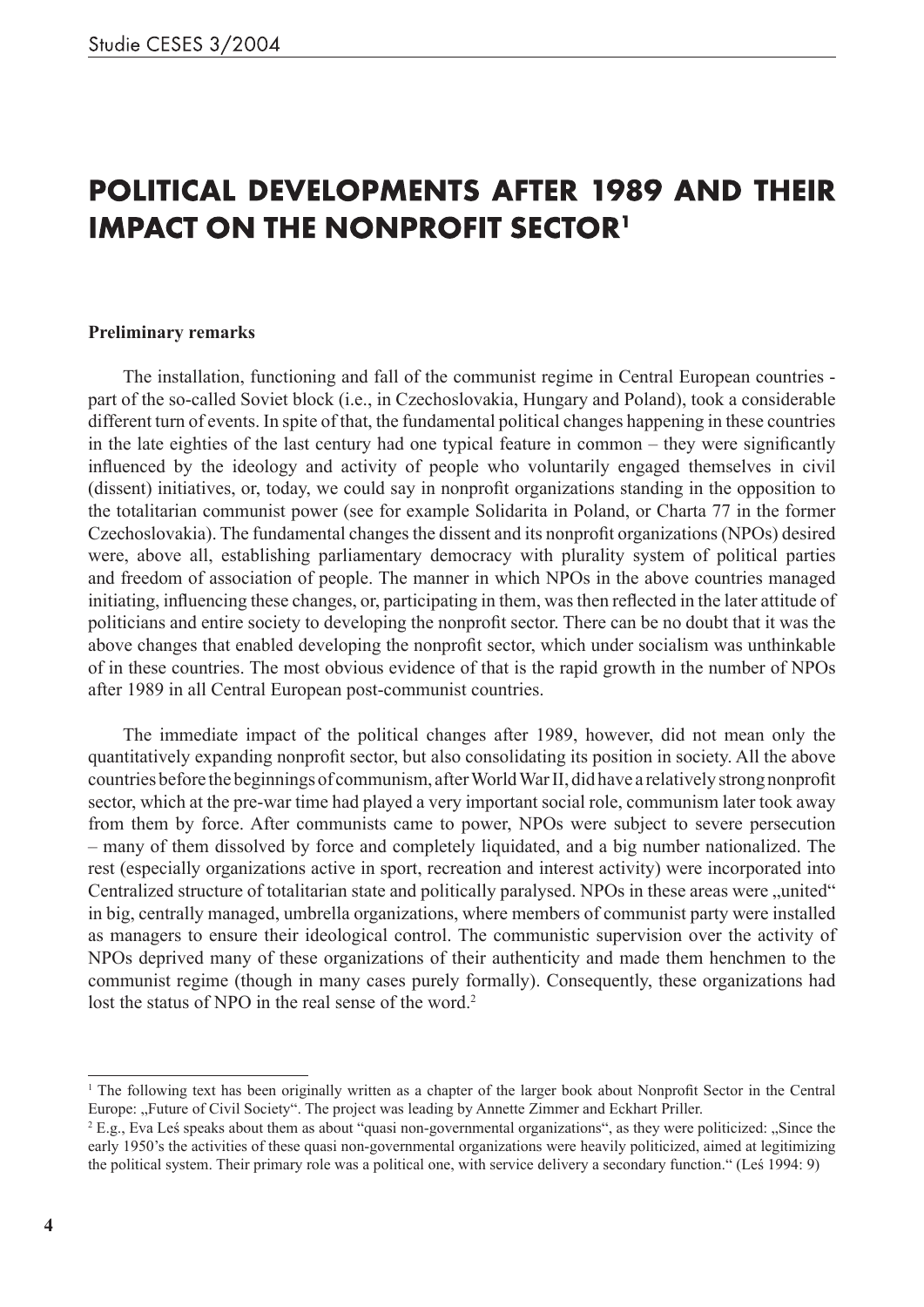The first months, and perhaps even years after 1989 the political developments had resulted in a massive surge of enthusiasm for making the situation in this part of Europe democratic. Under its influence the idea (already cherished in the dissent circles) that building civil society is an integral part of communist society transition to democratic society with market economy became widely spread. The surge of enthusiasm penetrated politics and public administration and the representatives of NPOs could reckon with friendly, helpful attitudes of politicians and officials. The time of general enthusiasm made the nonprofit sector play the leading role in building civil society (Leś 1994: 16), and to do so regardless of its actual abilities. It was a challenge to significantly contribute to consolidating democracy in postcommunist countries. In the light of this noble challenge, however, it sort of forgot the need of consolidating the nonprofit sector as such.

 It is a paradox that the fall of communism, on the one hand, gave unheard of opportunities of developing the nonprofit sector, but on the other hand, caused a massive departure of activists from nonprofit organizations for politics and state administration (Siegel, Yancey 1992: 16, Cox and Vass 1995: 161-3), and thus significantly weakened the sources of its consolidation.<sup>3</sup> This loss could not be made up by the huge foreign assistance to NPOs in these countries after 1989. The recovering and building of nonprofit sector organizations and structures was prevented by many deficits. They missed everything - property, money, quality legislative framework, tradition, professional background, information networks and the entire service infrastructure, training and educational centres, volunteers, etc. It was generally expected that with the support of the democratically elected political representation removing the above deficits would swiftly proceed. At first, it looked like that. The first legislative changes opened wide opportunities for people associating and setting up new NPOs. In time, however, the creation of the legislative framework began markedly lagging behind the developments in the nonprofit sector, and the consolidation of its position in society considerably slowed down. The wave of democratic enthusiasm relatively quickly vanished, and we could see first disputes and conflicts between the representatives of the public and nonprofit sector. The attitudes of the governmental political representations to strengthening the role of nonprofit sector in society and to consolidation attempts of NPOs inside the sector changed in confrontation with regular problems of governing. And even though the line of particular governments in the particular countries was largely different, it became apparent that in view of consolidating the nonprofit sector, it was a change for worse. The new lines varied in the range from open conflict (Slovakia), to cool reserved (Czech Republic) up to verbal helpfulness accompanied by practically no interest, or not enough level of political will to necessary changes (Hungary, Poland).4

## **Political developments after 1989**

 Why did such a change in the attitudes of political elites and official authorities happen? To answer the question we should focus our attention on the overall political developments in Central Europe after 1989, where we can identify four common processes (problems) ultimately influencing the relationship of political representation and nonprofit sector. These are: a) elimination of totality comeback threat, b) building the system of political parties, c) forming the style of governing, d) decline in trust of the population in democratic institutions.<sup>5</sup>

<sup>3</sup> "… the result of the transition itself has been a further weakening of the prospects for the development of civil society." (Cox and Vass 1995: 163)

<sup>&</sup>lt;sup>4</sup> For example in Poland according Eva Leś , ... the idea of civil society has clearly lost its appeal for the political elites and, therefore, it has lost their support." (Leś 1994: 16)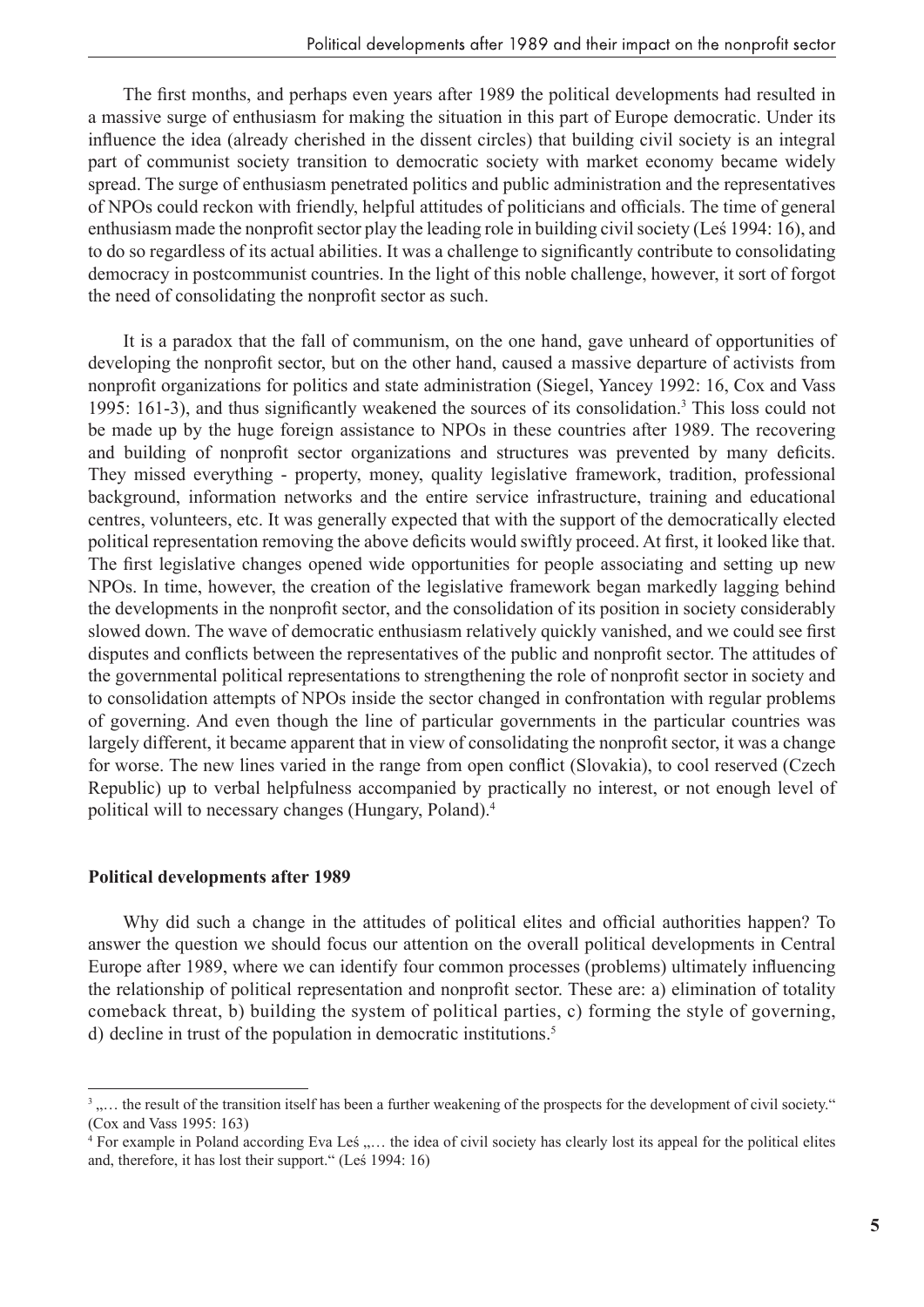## *a) Elimination of totalitarian regime comeback threat*

 After overthrowing the political monopoly of communist parties, the power was in the hands of dissidents and the circle of professionals representing the effort to meritocraticized governing. A great part of the former representatives of communist parties withdrew from political life, and went to the financial and business sector.<sup>6</sup> Their successors partly co-operated with the new elite and shared the execution of power and partly did not give up their fight for "the leading power in society". Relying on the inherited strong economic background (most of the corporate management was one way or another tied to the communist party), they were aiming to revitalize the (radically) left-wing view of the direction of society, or, setting up new, left wing parties and taking part in parliamentary life. Their economic influence and populism carried on the wings of equal ideas about arranging the social situation, represented a threat in the eye of the new political elite. And it was a threat right for two main cornerstones of the starting social transformation, i.e., for democratisation and marketisation. In the situation when the fragility of democracy was apparent and the market economy only barely taking a breath, the ideology of civil society (together with liberalism), proved itself as a very effective means to putting the authoritative powers on the defensive. For this reason, and for the massive departure of civil activists for politics, the reborn world of nonprofit organizations was met with the spontaneous support and understanding of parties from the entire spectrum of the newly founded political parties and movements.

 The ideology of civil society perceived as natural part of the vision of building plurality democracy was developing at the time of totality in the moral opposition to the communist state. Its foundations were laid by the thoughts of dissidents about "parallel polis" (Michnik, Benda), "the other society" (Kornai, Szelényi), "anti political politics" (Havel, Konrád). But after 1989, when the state in the postcommunist countries became legitimate, the civil society was facing new challenges, which its "opposition" concept could not cope with. The civil society was expected to be the transformation vehicle (Leś, Nalecz, Wygnański, 2000: 20), or, at least, the "watch-dog" of its materialization (Leś, 1994: 51). The organizations of civil society were supposed to open the room for spontaneous activities of the population and contribute to "de-institutionalisation" of society (Večerník, 1993: 129). They were to improve the "associative desert" (Offe) of the postcommunist countries and help remove the "learned helplessness" (Marody, 1987) inherited from the time of state paternalism.<sup>7</sup> Because of a rapidly changing political situation the new – co-operative - face of the ideology of civil society was born and spread too slowly, and its old – opposition – one remained still present in society.<sup>8</sup> It

<sup>&</sup>lt;sup>5</sup> Due to scope reasons this chapter at centres on analyzing and describing the common features of relationships between politics and nonprofit sector in the post-communist countries in Central Europe rather than on differences and specificities of each country. The chapter does not pretend to describe the complex position of nonprofit sector inside the processes of societal transformation through which the central European countries passed during the last thirteen years. To a great extend such analysis have been already done in the excellent work of Anheier and Seibel (1998). The approach is focused on the revealing of the dominant political processes and relationships among the main political actors (government and parliament political parties) and nonprofit organizations or nonprofit sector as a whole after the year 1989. Such approach allowed the author to workout more structured and elaborated view on the impact of political developments on the nonprofit sector.

<sup>6</sup> According Eva Kuti, in Hungary some of the former communist political leaders who gave up their political ambitions, even became nonprofit leaders. Which means that the "brain drain" was not only a one-way process.(Eva Kuti remarks on this chapter.)

They should also strengthen trust in society (Bútora et all. 1995: 190-1), absorb the "transformation anomy", participate in reconstructing social order, give people the necessary enthusiasm and overcome lack of participation, passivity and apathy. (Kolarska-Bobinska 1990) They should be aiming at .... recreating public life, decentralizing public services, making government accountable, promoting pluralism and diversity, mediating conflict, helping to build trust through unforced association and cooperation, and motivating people to act as citizens." (Siegel and Yancey 1997: 3)

<sup>&</sup>lt;sup>8</sup> E.g., in 1994 Bronislaw Geremek (Polish Prime minister) felt he should emphasize that: "Civil society is neither against the state nor is it a paralel polis." (Leś, Naletz, Wygnański 2000: 20)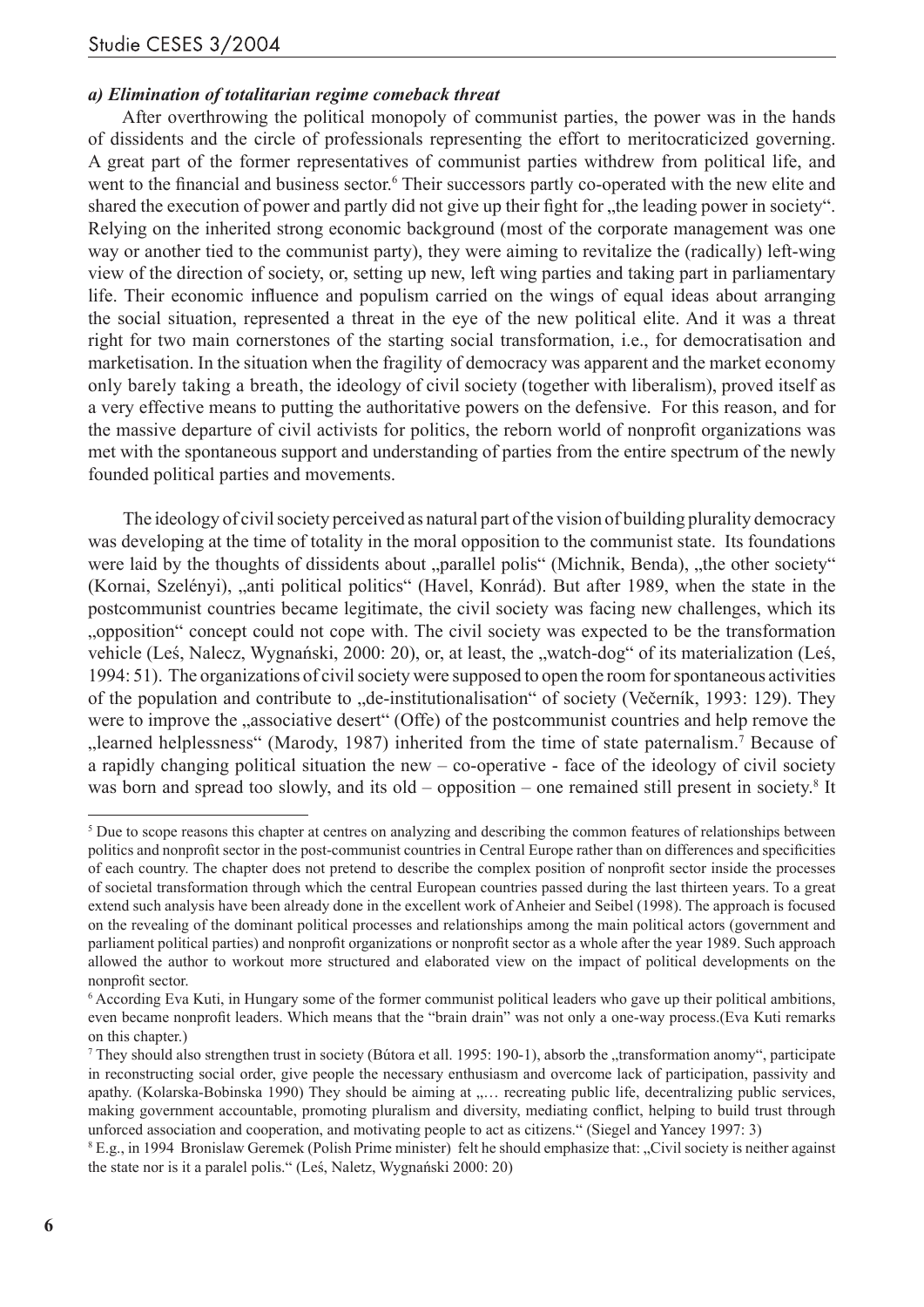was just the counter-position of the picture of civil society against that of long-term monopoly rule of one party identified with the state that resulted in a widely shared aversion to political parties as such (Vnuk-Lipiński 1991: 171) visible among intellectuals as well as in the public in the postcommunist countries in Central Europe. By contrast, the need to rapidly make out and spread the concept of co-operative civil society was reflected in a tendency to build modern, civil society from above, according to western models and as an outcome of efforts made by intellectuals (Kuti, Králik, Barabás 2000: 5). But the effort to seize the modern dimensions of civil society, or, nonprofit sector, led to overlooking the role of old, nonprofit organizations surviving the time of communism. Often were they not perceived as a part of nonprofit sector, or, were sweepingly negatively labelled, for example, as "mastodons" (Gliński 1999: 12) of civil society. Also this factor contributed to a relatively swift division of the nonprofit sector in the postcommunist countries in Central Europe into the area of old (traditional) and new (modern) nonprofit organizations.

### *b) Building the system of parties*

 The developments in the postcommunist countries in Central Europe happening after 1989 were described by Jürgen Habermas as "catching up revolution", where these countries were aiming to catch up with everything they neglected in the forty years of the communist rule and were lagging behind western societies (Habermas 1999: 162). Neither the nonprofit sector, nor political parties were immune to copying westerns models, to so-called westernisation. All countries in this area took over the western model of parliamentary democracy, which for its functioning required building a (plurality) system of loyal, political parties. It began to be born from a wide reservoir of parties and little parties, which after the fall of communism started rapidly multiplying. These new parties absorbed into their ranks a great number of the former civil (anti-communist) opposition (dissent), and many a time were downright founded by its members. The influence of dissidents put into the execution of politics and party fight an element of ethos of civil society, which contradicted the, at that time, widely accepted ideas about the standard model of the left-right spectrum of political parties. It was about, e.g., preferring personal moral integrity to party profits, giving precedence to social welfare over party interests, highlighting civil over national identity, experimenting with various versions of the so-called third way, stressing humanitarian values, horizontal nets, soft interactions and greater intraparty democracy, rejecting party discipline or accepting the principles of direct democracy. The effect of these elements of civil ethos on political life disturbed the efforts of parties to their own consolidation into a political system according to the standard, western models most of their leaders wanted. This together with a lack of ideological embedded of political parties in civil society (Cox and Vass, 163) resulted in gradually pushing out the elements of civil ethics from the life of political parties.<sup>9</sup>

 At the time of early forming the new political system in the postcommunist countries in Central Europe the dominant issue for politics became the direction and speed of economic reform. First and foremost it was the method of managing this issue upon the ideological spectrum of political parties gradually crystallized. In other words, the ideological (left-right) profiling of parties did not come out of their attempt to represent certain groups<sup>10</sup> of civil society, but rather depended on the chosen program of transformation<sup>11</sup> supposed to ensure political leaders as wide as possible support among voters in competition with leaders of other parties.12 Even the nationalist parties, richly represented

<sup>9</sup> .... civil society had been robbed, its values looted by the process of rapid party formation." (Bozóki 1992: 3)

<sup>&</sup>lt;sup>10</sup> Which was caused by a not very strong social differentiation of postcommunist society as such.

 $11$ , The political conflict in Poland today is not a conflict between interests of particular social groups. It is a conflict over political and economic programs, or rather strategies for achieving basicly the same goals – political democracy and a viable market economy." (Frentzel-Zagorska 1991: 110)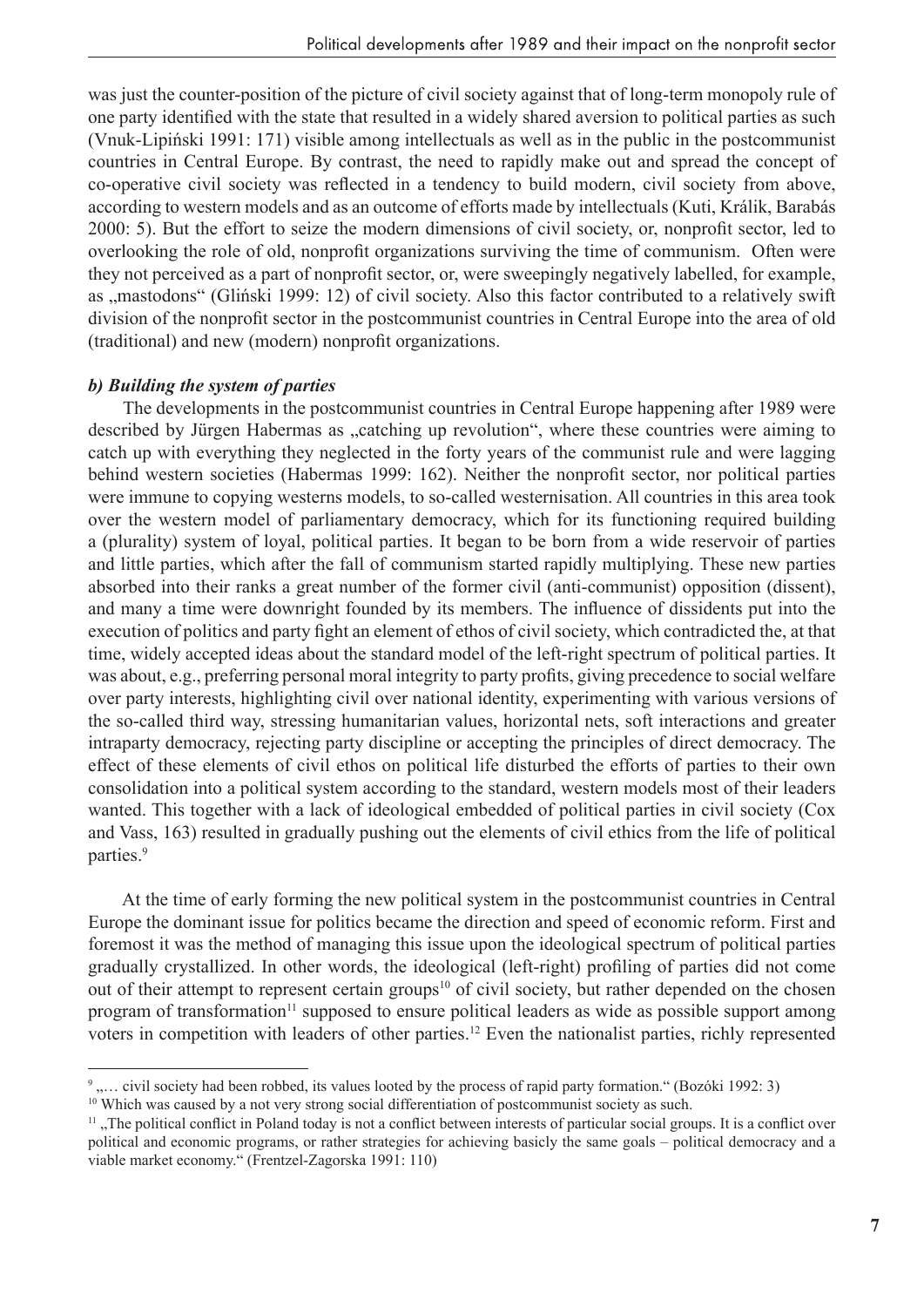mainly in Slovakian and Hungarian political scene, had to offer their own version of managing problems of transition to market economy. Basically, in the fight for economic reform, two ideological streams took shape: neo-liberal and social democratic. The first one under the claim "market without attributes" was favoured by the right-wing parties, and the other one most often represented by the claim , social market economy" was popular by the left-wing of political spectrum.<sup>13</sup> Both streams offered voters definite, relatively simple and understandable solutions to the current economic and social problems. By contrast, many representatives of the former anti-communist opposition failed to give a definite answer to the question of the economic reform direction. They perceived it as very complicated and not unambiguous and so they were perceived by the public – as difficult to classify, hard to read, complicated and intellectual. Therefore, in the next round of political fight the ideology of civil society could not successfully compete with that of political parties infected by pandering consumerism. The aversion to populism and politics perceived as mission, or a permanent dialogue about the key values simply did not correspond with the expectation of the population concerning their standard of living improvement (which was very strongly encouraged by the leaders of political parties).

On the other hand, besides the "missionary approach to politics" (Plasser, Ulram 1996: 26) taken by former dissidents, their presence in the executive bodies of the government resulted in a not enough professional approach to managing the administration machinery and political talks with strong interest groups. The ideals of dissidents came up against stiff transformation reality. The representatives of the former anti-communist opposition, facing the dilemmas of transformation process, turned out to be little pragmatic dreamers,<sup>14</sup> and the effect of civil society the on forming the political scene gradually became totally weak. "Their" parties either adapted to the standard measures, or, in time disappeared or stagnated in the extra parliamentary opposition. They would typically lose elections, and do so also thanks to political compromises disturbing the image of some dissidents as morally fearless leaders of people.15 After removing the acute threat of totality comeback, the ideology of civil society became in the eye of most politicians only a useless burden<sup>16</sup> on the road to achieving party interests,<sup>17</sup> guaranteed by the "standard" model of representative democracy. This, though often unspoken attitude of politicians, was naturally reflected in their relationship to the nonprofit sector, where, moreover, returned many (in the free elections) beaten representatives of the former anticommunist opposition.

 $12$   $\ldots$  the polarization of the new political parties was not the result of ancient ethnic differences or economic forces, instead, the political result of leaders of new parties competing for electoral support in uncertain conditions." (Glenn 2000: 174-5)

<sup>&</sup>lt;sup>13</sup> As we can see further it does not mean that in political practice, the left-wing parties cannot implement the neo-liberal economic reform strategy and vice versa that the right-wing parties cannot try to develop social market economy.

<sup>&</sup>lt;sup>14</sup> "Technicist elites replace the former ones comprising especially dissidents coming from humanistic or humanisticexistential orientations: dissidents were thinkers or artists – philosophers who rebel against the communist system because they had their own social ideal, wanted to have a different type of society. These idealistic spokepersons, however, lost the former support of society, in the eye of citizens having fulfilled their key mission by contributing to the collapse of communism. Under the new circumstances many citizens feel they are little pragmatic, arousing concerns that they are leading society to radical, axiologic standpoints ...... (Strmiska 1993: 110)

 $15$  E.g., according to Strmiska,  $, \ldots$  the representatives of the elite formed from dissidents contributed to their political weakening primarily because some of their members did not sufficiently stick to their mission of intellectuals – clerics, but fairly pragmatically accepted for themselves the strategy of not minor compromises …" (Strmiska 1993: 111)

<sup>&</sup>lt;sup>16</sup> This process is typical mainly for the central level. At the local level the situation is much better.

<sup>&</sup>lt;sup>17</sup> After the enter of not political authorities into politics, the vision of common good – welfare – was pushed out by political parties, which started pursuing their own interests (Osiatyński 1998: 17)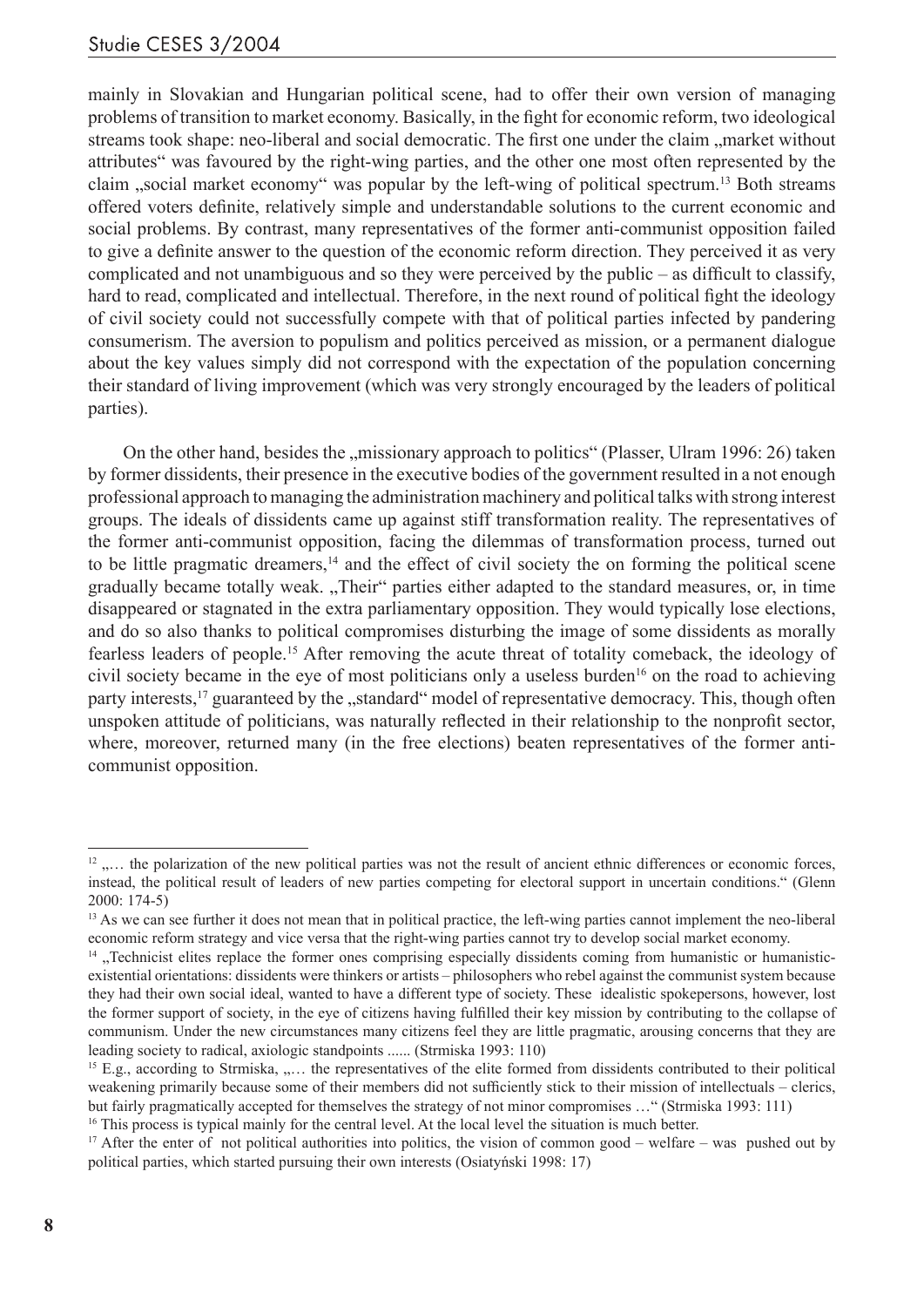The only country standing out from this model of forming the political system on the basis of the left-wing taking shape of the political parties loyal to democratic regime in the postcommunist countries in Central Europe, is perhaps, Slovakia. The ideological crystallization of political spectrum in Slovakia did not happen as quickly and successfully as in the other countries. Even today, in the Slovak Parliament there are still significantly represented the non-standard, extremist (fundamentalist) and nationalistic parties in opposition to actually the full spectrum of left-wing parties looking for their allies in nonprofit sector. And the nonprofit sector really helped them very much in their fight against Mečiar's authoritarian political style.<sup>18</sup> In the other countries the extremist powers were pushed out of the centre of political events. Various groups of "standard", right-, centre and left-wing parties are in power in turn, in dependence on practical success of their concept of economic reform implementation.

#### *c) Forming the style of governing*

 The situation of newly emerging political parties was not easy. Not only in competition with a number of competitors did they have to aggressively look for and find their own identity (Ágh 1996: 139), but they also faced major problems with financially securing their existence. A fact that parties were not embedded in specific social classes meant that (perhaps except communist and postcommunist parties) did not have many members and stable (loyal) electorate. And this was true in the situation when only a costly, spectacular election campaign could guarantee their further survival in Parliament. In this respect they shared the general crisis of mass parties in Western European countries, yet they were not ready for it. An increase in the costs on party activities, fall in money from membership fees and problems with getting support from private sponsors made them (identically to their western examples) stick more to the state, where they found the key source of income for their activity in the form of state financial contributions for the results in the elections. A consequence of this method of consolidating the position of political parties in society was a deeper separation of party interests from the interests of civil society, and even more free relationships with the non-consolidated nonprofit sector. Political parties could expect neither more votes, nor more money from co-operation with weak NPOs. On the contrary, according to Katz and Mair, the process of parties becoming part of the state caused that "political parties do not have to compete to survive any more in the same sense as before (when competing as regards the definition of public policies) and made the right conditions for forming a cartel, where all parties share the same sources and survive." (Katz, Mair 1996). The state controlled by political parties becomes not only a substantial source for their survival, but also a barrier to new actors (growing from civil society) entering into political arenas.<sup>19</sup>

 Perhaps, even a bigger danger for the NPOs everyday life than the cartelisation was the obsessive inclination of governmental political parties to centralism,<sup>20</sup> by which they wanted to tackle the problems with asserting their own ideas about the political environment of social transformation. Paradoxically, this also applies to the parties ostentatiously showing their neo-liberal line.<sup>21</sup> The governmental political parties saw in the strong (paternalistic) state an optimum means to achieving their own goals, and to do so regardless of their own ideological line. Following their party interests

<sup>&</sup>lt;sup>18</sup> See chapter on Slovak Country Profile in this volume.

<sup>&</sup>lt;sup>19</sup> Katz and Mair therefore call the political parties tied to the state and separated from civil society ..cartel parties" (Katz, Mair 1996). Also Attila Ágh speaks about political parties in the postcommunist countries in a similar way calling them  $n$ elite parties" (Ágh 1992: 19).

 $20$  .... there is an embedded tendency towards centralism and strong elite in Hungarian society which will limit the possibilities of establishing strong links between civil associations and formal politics …" (Cox and Vass 1995: 176)

 $21$ , The crucial and possibly somewhat paradoxical aspect of the neo-liberal position – given that the neo-liberals argued for the need to push the state out any significant involvement in the economy – was to press for the strong and highly centralised state." (Kavan 1999: 6)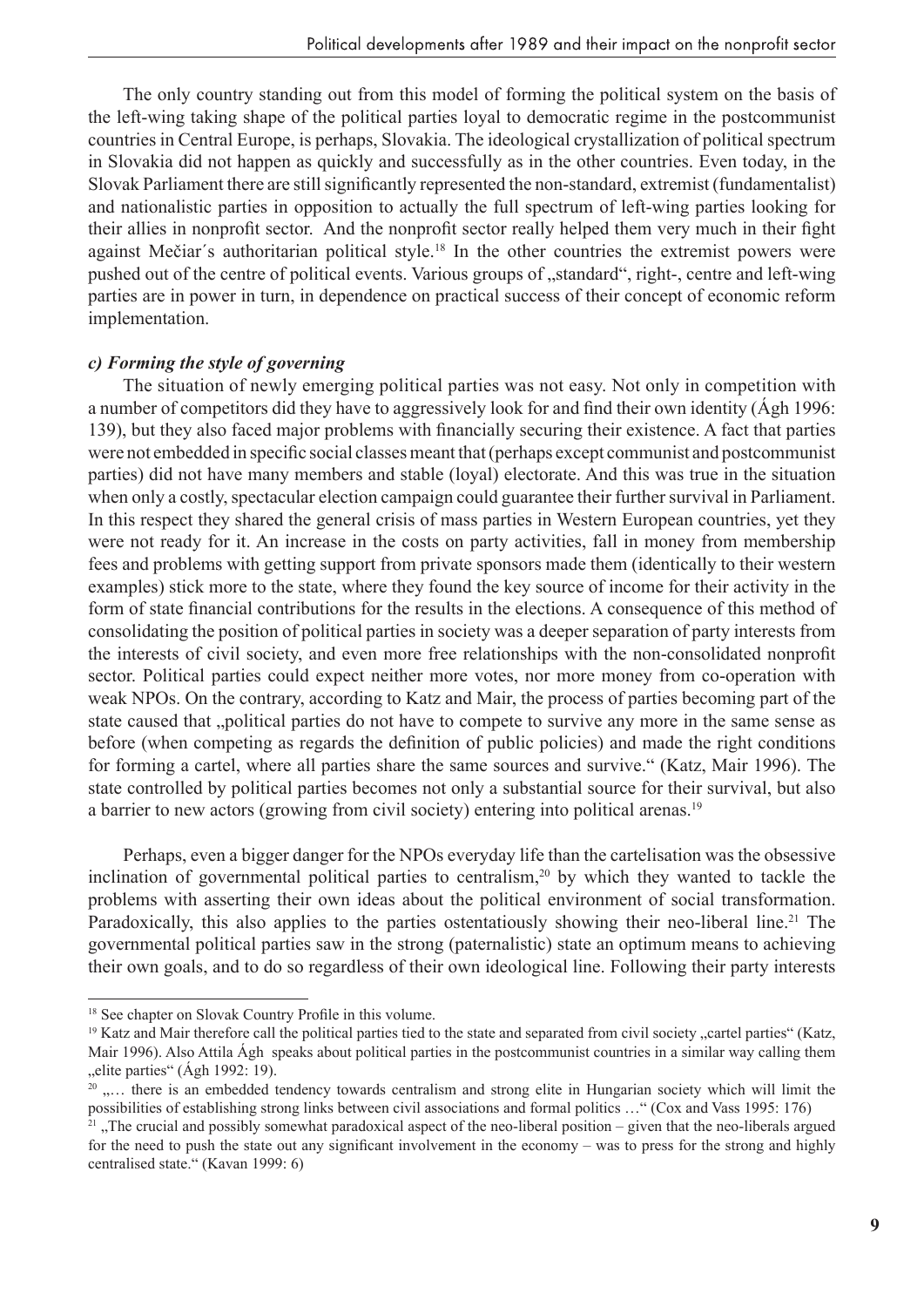it was the technocratic pragmatism that absolutely beat the ideological orthodoxy. The effect of this style of governing also manifested itself in gradually removed ideological differences between parties and in expectation that actually every party could cooperate and govern together with any other one (naturally, except extremist parties). As the reform was progressing, it became more and more evident that it did not matter which party was in power, they would do the same as their (seemingly) ideological opponent would (e.g., privatising was in the hands of both right and left-wing governments). In this way the political elites become technocratized, as the technology of power is paramount to them, when "the goals of political activity are considered known and their definition is not understood as the main problem." (Strmiska, 1993, 110) "The new" style of governing typical of centralism and technocratic pragmatism was in a sharp contradiction with the expectations from NPOs concerning their cooperation in developing concepts of public policies and participation in decision-making processes. Its enforcement actually meant pushing the activities of NPOs out to the periphery of the ongoing social transformation.

Incompatible with the technocratic concept of executing power was especially the idea of , robust democracy" (Salamon, 1999), or, of "a broader concept of democracy" (Strmiska, 1993, 108), which is part of the civil society ideology. This idea is not satisfied with a limited scope of democracy only to the political sphere and concentration of political democracy on the representative democracy. Its cornerstones are: 1) permanent communication of voters and representatives, 2) participation of the general public in decision-making, and 3) getting the execution of power closer to the citizen, i.e., consistent enforcement of the principle of subsidiarity. By contrast, the technocratic elites are naturally in favour of a narrower concept of representative democracy, where the dominant role is played by political parties and the function of citizens is limited to electing their representatives. The technocratic elites see in a broader concept of democracy a threat of irrational and incoherent decision-making deforming the logic of the system of representative democracy. (Strmiska 1993: 109)

 The dispute over the character of democracy - participative versus representative (Morawski 1991: 28) – underwent, and still is going on in all postcommunist countries in Central Europe.<sup>22</sup> Thanks to the cartelisation of the political environment the party representatives have a good access to the media, which play one of the key roles in the fight for the character of democracy. And it depends on the media as such, whether they become the vehicle of dialogue, or the means of biased persuading the voters. And because managing the work with the media has been a long-term Achilles heel of nonprofit sector in the postcommunist countries in Central Europe, the media are under a strong influence of political parties more than the civil society.23 We should hardly be surprised that in this part of Europe is it the narrow representative model of democracy that is winning, as it better suits the technocratic elites in power here. This model enables them effectively resist the claims of NPOs to enforce their advocate (political) function in society. On the other hand, although the technocratic pragmatism makes NPOs perceived by the political elites as not legitimate opponents in the fight for power, it is not against quiet, but very broad cooperation at the level of ...sub-politics" (Beck 1994), i.e., in the area of providing services in particular at the regional and local level.

<sup>&</sup>lt;sup>22</sup> In this rescpet, a really very instructive polemic between Václav Havel and Václav Klaus in Czech Republic (Pithart 1996)

<sup>&</sup>lt;sup>23</sup> The Czech Republic makes no exception, where the civil society prevented the strongest political parties gaining the direct control of the public-owned television (at the turn of 2000 and 2001), but in the long run is not able to effectively mobilize its strengths and resources to pursue their view of democracy.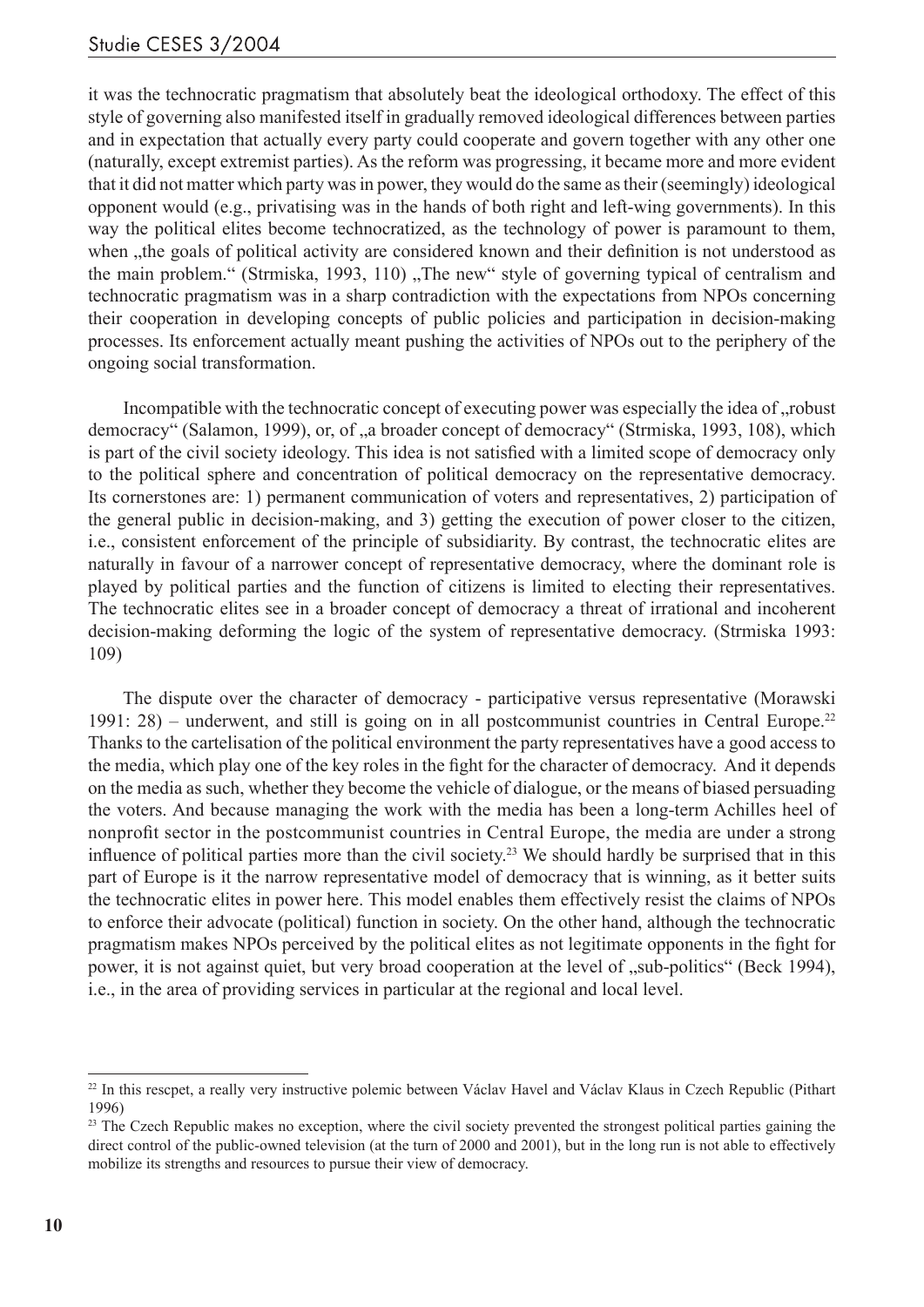Nevertheless the technocratic style of governing caused that the political and civil elites started to largely depart from one another.<sup>24</sup> The communication among them is not sufficient. NPOs in all post-communist countries in Central Europe feel a lack of contacts with political parties.<sup>25</sup> These would typically take place merely on the basis of personal contacts and not within negotiated and to the public open programs and projects. This selective method of communication would often give cause to suspected cronyism, people tend to accuse the old, (traditional) NPOs of. The cartel and technocratic style of governing ended up in a situation, when the nonprofit sector is not a strong enough counter-player to political parties (contrary to the situation in advanced, western democracies). The departure of political parties from the civil society meant eliminating the control mechanisms of their activity the weak NPOs managed to have formed. Political parties happened to be in a situation when they can effectively limit only themselves (reciprocally). But self-limitation is not one of their strong points. The cartel symbiosis even directly encourages them to exceed democratic norms of political behaviour. In the opinion of Petr Pithart, thanks to their party spirit and corruption, political parties take more for themselves in the democratic system that they should have right to:  $\dots$  they put their people where there should be professionals positioned, in other words, politicise the state administration. They make the state administration be obliged to them, as they bribe it: they allocate more money to the towns, where they have their own mayors or local governments. They place state orders (and also loans/credits and guarantees of the banks they control, contributions from the funds, where they have the main say) where they can expect support. … And they generally strengthen the state, because the state, it is actually they, the ones who are in power at the moment." (Pithart, 2002).

| Table No. 1 |  |
|-------------|--|
|-------------|--|

 $\sim$   $\sim$   $\sim$ 

| <b>CORRUPT POLITICIANS, BURREAUCRATS AND</b><br><b>ENTERPRENEURS CREATE NETWORK AND SUPPORT</b><br><b>EACH OTHER</b> |                |                        |  |  |
|----------------------------------------------------------------------------------------------------------------------|----------------|------------------------|--|--|
| ROW %                                                                                                                |                | definitly/rather agree |  |  |
| 1.                                                                                                                   | Poland         | 91%                    |  |  |
| 2.                                                                                                                   | Slovakia       | 91%                    |  |  |
| 3.                                                                                                                   | Hungary        | 81%                    |  |  |
| 4.                                                                                                                   | Czech Republic | 77%                    |  |  |

Source: GfK Praha, 2003/2004.

|                            | Table No. 2    |       |        |  |
|----------------------------|----------------|-------|--------|--|
| WE LIVE IN A CORRUPT STATE |                |       |        |  |
| definitly/rather agree     |                |       |        |  |
| ROW %                      |                | 2001* | 2003** |  |
| 1.                         | Poland         | 51%   | 92%    |  |
| 2.                         | Slovakia       | 84%   | 83%    |  |
| 3.                         | Hungary        | 64%   | 72%    |  |
| -4.                        | Czech Republic | 53%   | 64%    |  |

Source: GfK Praha, 2001.

\* \* Source: GfK Praha, 2003/2004.

 $24$  E.g., in Czech Republic we can even speak about the "split of elites" into political and civil (Machonin, Tuček 2002: 34), resulting in generally weakening the legitimity of elites in society.

<sup>25</sup> See, e.g., Wygnański 1995, Gliński 1999, Bútora 1995, Frič 2000.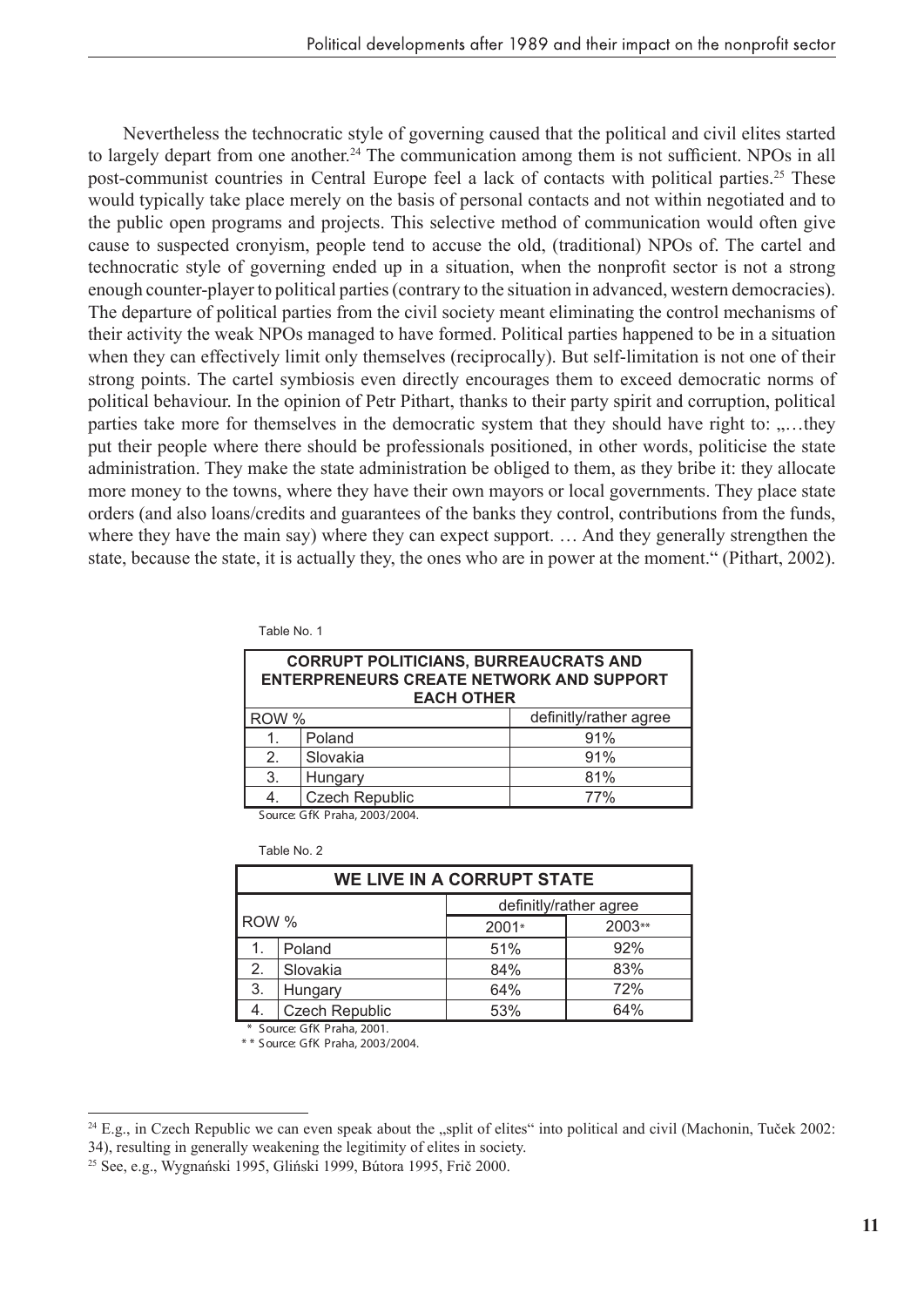## Studie CESES 3/2004

Without the effective and permanent control from the civil society, political parties face a threat of degeneration to corruption cronies. The data of the international research survey on the corruption climate in the postcommunist countries indicate that something like that to a considerable extent has already happened. (Frič 2001)

### *d) Decrease in trust of the population in democratic institutions*

 The negative effect of the above described technocratic style of governing was currently intensified by failures in implementing the economic reform,<sup>26</sup> and left its visible marks in the attitudes of the public to political parties and democratic institutions in general. The population of the postcommunist countries in Central Europe soon after the change in the political regime got an impression that politics is being done behind people's back (Kolarska-Bobinska 1990: 280), that new elites are recruited on the basis of friends (cronies), bribes<sup>27</sup> and backstage manoeuvring rather than according to professional performance (Siegel and Yancey, 1993: 17). The arguing elites (Kolarska-Bobinska 1990: 278), all kinds of scandals of prominent politicians and egoism of political parties resulted in undermining the legitimacy of new, democratic institutions in the eye of the public (Miháliková 1996: 172-3). Again there emerged the well-known "anti-party sentiment" (Fink-Hafner 1996) inherited from the time of communism, which was reflected in a decline of public trust in political institutions, declining party identification and failure of political parties to represent social interests. The outcome of all of that is civil passivity, or, lack of activity of people towards the tasks of the time (Kolarska-Bobinska 1990: 279) and a heavy tendency to personalize politics, i.e., orient to political celebrities rather than to programs of political parties.

 Jadwiga Staniszkis called the combination of a rising level of distrust in democratic institutions, inclination to the government of firm hand in the system of one political party and growing social apathy the "Weimar syndrome" (Staniszkis 1981: 167). As known, this syndrome is lethal to young democracies. That is why the issues such as "strengthening the representation of interests", ", deficit of representation" (Plasser and Ulram 1996, 18), problem of "democracy embededness", or "compensation for democratic deficit" (Deakin and Taylor 2001) have slowly but surely be coming back not only to social sciences publication, but to political discourse in the postcommunist countries in Central Europe. It means that the idea of broader or robust democracy contained in the ideology of civil society is not dead, but far from it, becoming more important when most of political parties may not openly admit, but at the practical level (where it suits them), actually follow it and minimally intensely consider improving co-operation with NPOs. They have to, also because of growing importance of NPOs in the life of society and relatively high trust these organizations enjoy among the population.28 Moreover, they must do so under the pressure of the regulations they should observe in relation to the process of their countries joining the EU.

<sup>&</sup>lt;sup>26</sup> Klaus Müller in relation with problematic economic developments in the postcommunist countries in Central Europe even speaks about "transformation crisis"; in his opinion, it is mainly manifest in unemployment, social inequality and poverty. (Müller 2001: 236)

 $27$  .... the rich buy democracy; they always have done and they always will." (Miháliková 1993: 8)

<sup>&</sup>lt;sup>28</sup> According to the results of EUROBAROMETER 2001 the population trusting political parties in the postcommunist countries in Central Europe ranges from 8% (in Slovakia) to 18% (in Hungary). But trust in charities varies in a much wider range: from 45% (in Czech Republic) to 57% (in Poland). In the countries – candidates to EU accession, on average 39% of people trusted NPOs on average, and a mere 13% political parties. And, e.g., in Czech Republic in 2001 three quarters of people more trusted NPOs than political parties. (Frič 2001a: 40).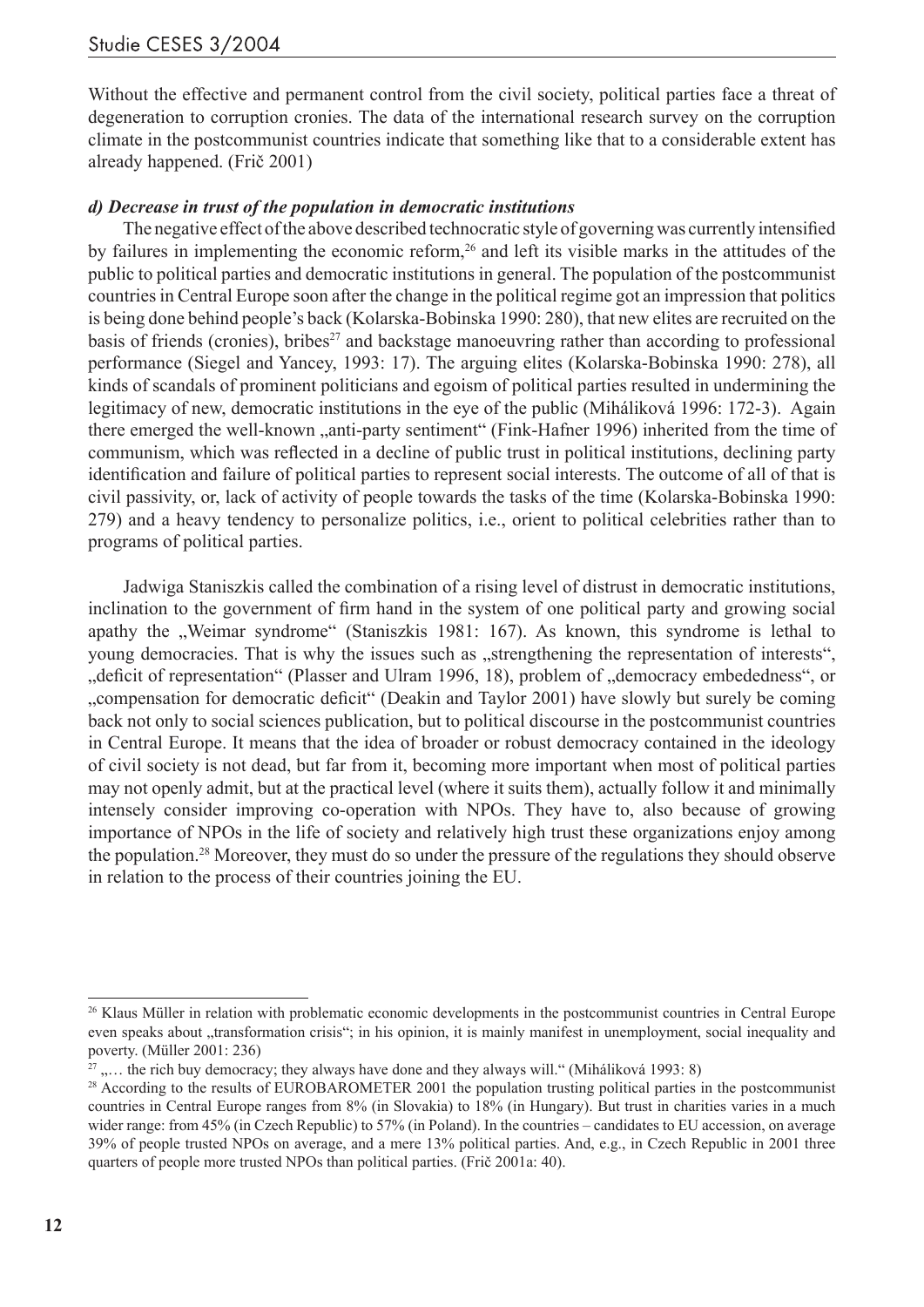Figure No. 1



**Satisfaction with Democracy and Political System**

**Source: GfK Prague, New Democratic Baromet**

### **Public Policy and Nonprofit Sector**

### *a) Decision-making agenda*

The re-birth and consolidation of the position of nonprofit sector in the postcommunist countries in Central Europe would not have been possible without substantial assistance from the official authorities, or the state. The effectiveness of NPOs functioning as social institutions depended on their decisions and legislative activities. Making right and timely decisions was not easy, for the decision making agenda of particular governments and parliaments was always under the pressure of different and often opposite tendencies. And that is why in individual cases of the decision-making agenda there were made several, not fully compatible, decisions. The decision-making agenda for deciding on the fate of NPOs was very wide in all the countries studied, but in principle could be summarized in three points, or, dilemmas:

1) The choice between the tendency to build an adequate legal background for different NPO types functioning with an aim to as most as possible facilitate their development on the one hand, and that to keep NPOs existentially insecure and conveniently distant from the decisionmaking processes on the other hand.

2) The choice between the demanding restructuring of the system of public funding NPOs on the one hand, and keeping the current one when the state prefers conformist, old NPOs to problematic, new NPOs on the other hand.<sup>29</sup>

3) The choice between keeping "easy" to control, state-maintained, nonprofit service organizations on the one hand, and opening a bigger room for competition, which would give greater chances to development of private NPOs to provide services in the areas such as schools, health care system and social care/welfare on the other hand.

<sup>&</sup>lt;sup>29</sup> From the administrative point of view, the more conformist character of the old NPOs and the more problematic character of the new NPOs is typical mainly in the service not advocacy sphere.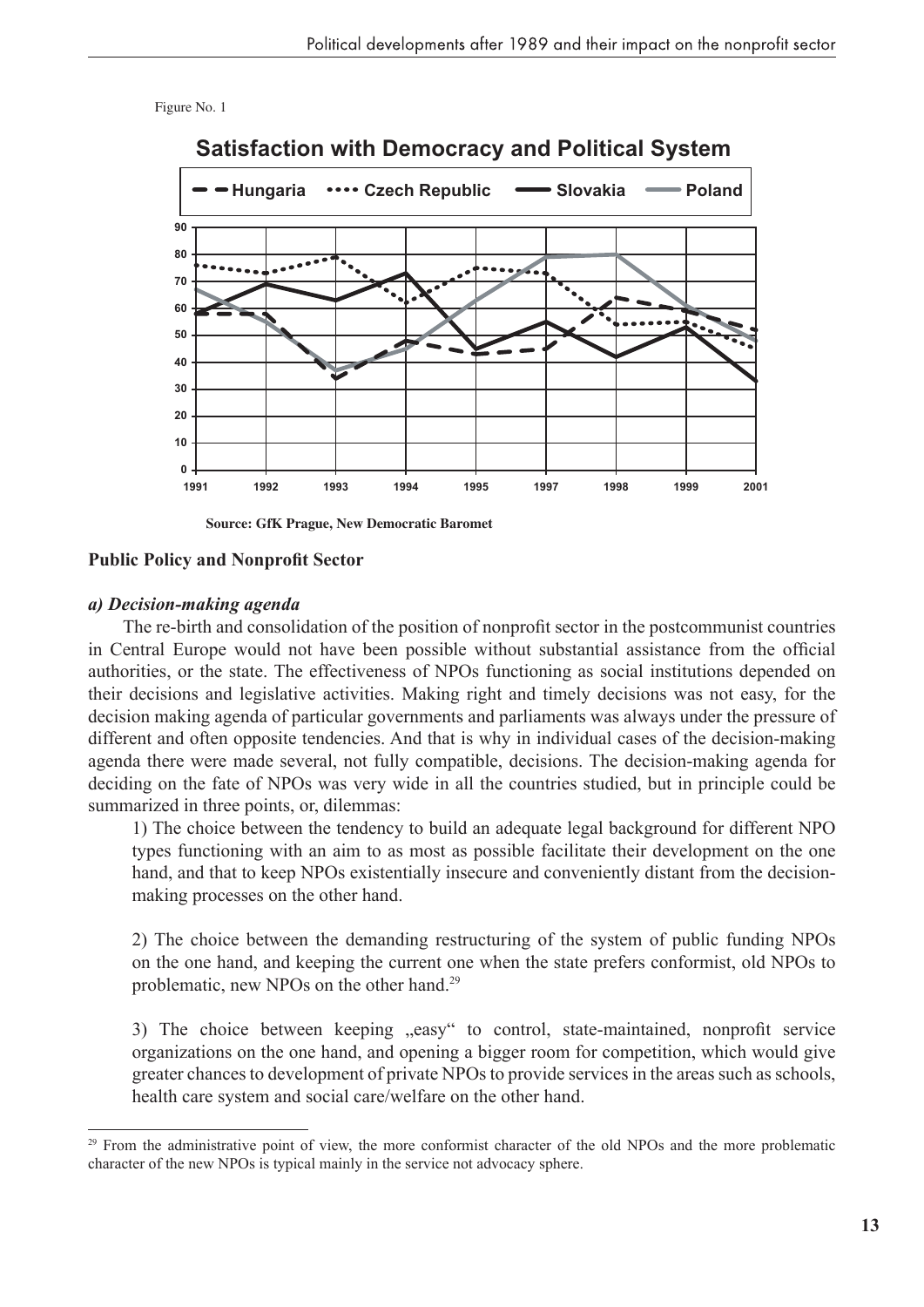None of the above dilemmas was absolutely definitely solved for the benefit of one of the opposite tendencies. In the first case all postcommunist countries in Central Europe did build a relatively solid legislative framework making it possible for the full spectrum of NPOs to function. But its building was not totally straightforward and did not go on without serious delays and inconsistencies causing serious problems in the life of specific types of NPOs. The building of the legislative framework lagging behind the developments in the nonprofit sector was, e.g., one of the major causes of spreading the negative image of NPOs in the public. It was most evident in the case of foundations, the legal regulation of which was at first very free and unclear and made their misuse possible.<sup>30</sup> The cases of misuse were medialized and used to doubt (discredit) the role of NPOs in the eye of the public. (Bútora 1995: 22, Freiová 1994: 12, Leś 1994: 49, Leś, Nalecz and Wygnański 2000: 20, Stein 1994: 25-6) With the change in the legislative framework the situation calmed and the reputation of NPOs improved.

 In the second case we should say that though on the one hand, in the last decade the state spent more (somewhere even much more) on supporting the nonprofit sector, but, on the other hand, the share of the state in funding the nonprofit sector is markedly lower in the postcommunist countries in Central Europe than, e.g., in Western European countries. (Salamon et. al. 1999). Moreover, the system of funding NPOs from the state resources has not really changed since the time of communist party governing, and in its lack of transparency favours cronyism and conserves some anomalies in the structure of nonprofit sector inherited from that time. (Frič 2000, Gliński 1999) E.g., the areas supported under communism such as sport, recreation and professional advocate organizations represent here a much more important part of the sector than in the West. It is typical that most of old NPOs are active just in these areas. New NPOs (founded after 1989) had to form their relations with the state administration and by their naming new problems, and not traditional methods of their solutions, disturbed the routine of administration machineries. The representatives of the state administration were not ready to this kind of situations and were not used to talk with different interest groups and organizations. (Potůček 1997) Even today, they have a tendency to act from the position of a monopoly supplier of social services. And so many new NPOs often were set up in conflict and sort of notwithstanding the government and state administration.

 A relatively lower support of the state to the nonprofit sector in the postcommunist countries in Central Europe is connected to the solution of the third dilemma. The state a little opened the door for private business in the areas such as schools, health care and social care, but by the preferential treatment of the organizations founded by the state and active in these areas, it actually preserves their almost monopoly position. It means this dilemma is solved more for the benefit of the idea of strong state and tendency to centralism.<sup>31</sup> The state in the above areas (which in the West forms the core of nonprofit sector) spends money to support its own "state, nonprofit organizations" rather than real NPOs. Until now, no government regardless of its ideological colour (or after long discussions, project preparations and timid, practical attempts) has managed to reliably solve the problem of "deetatization" of public services. As a consequence, the nonprofit sector in the postcommunist countries in Central Europe is relatively small and NPOs have not yet managed to win the position they have in the West.

<sup>&</sup>lt;sup>30</sup> Eva Leś says, that fraudulent activities of so-called "fake foundations" have created suspicion, and cast doubt on the reputation of all foundations in the region. (Leś 1994: 49)

<sup>&</sup>lt;sup>31</sup> Eva Leś speaks about the method of solving this dilemma as "neo-etatization" beating the principle of subsidiarity. (Leś 1999: 2)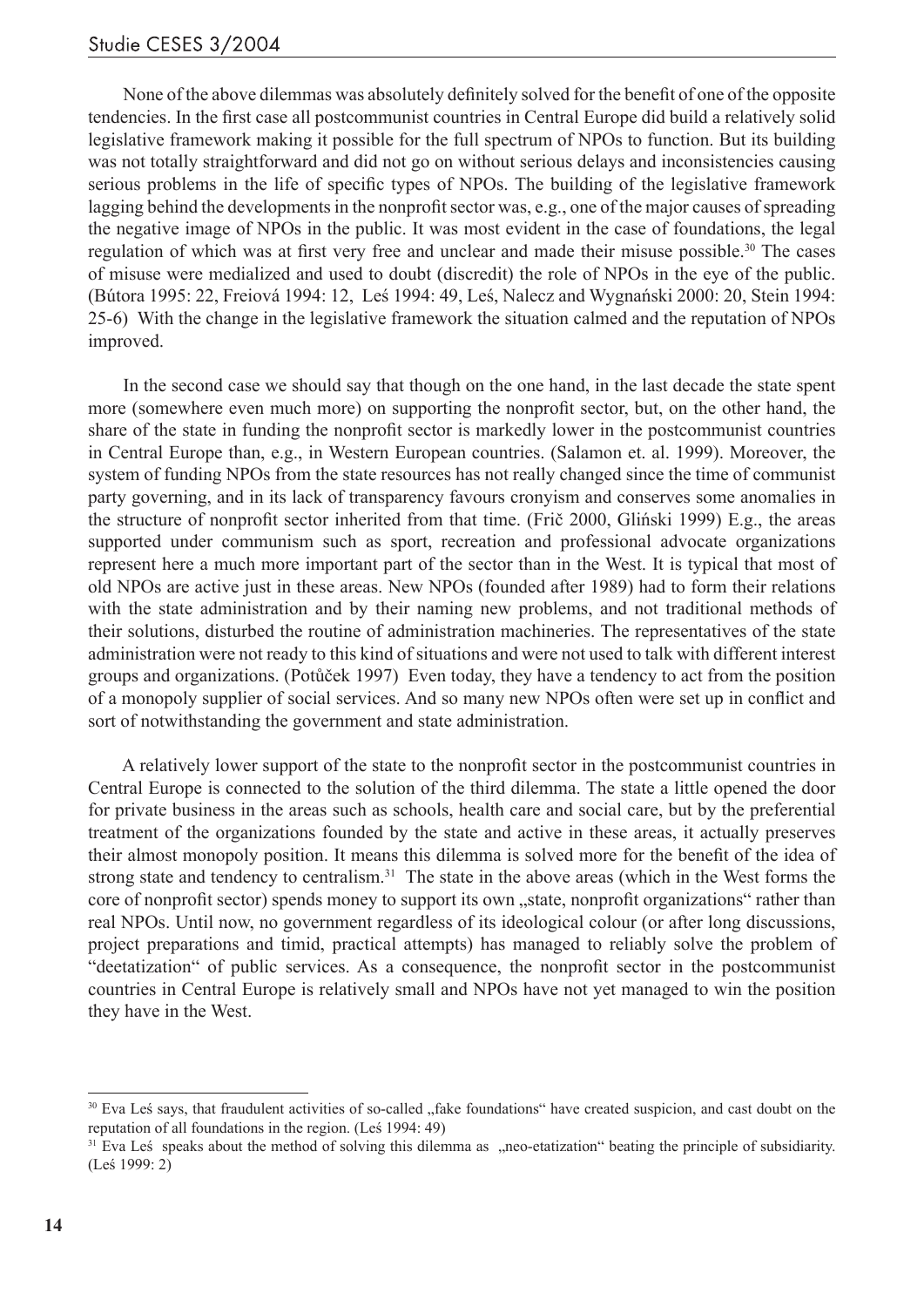## *b) Lack of information, myths and inconsistence*

 The ambivalent solution of the above dilemmas indicates the policy of the individual governments in the individual countries to the nonprofit sector is not entirely clearly-cut. A more detailed and long-term view of the developments in the relations between the government and NPOs reveals that in none of the countries tracked the policy of funding and legislatively ensuring the functioning of NPOs is actually of a consistent character (Bútora 1995, Frič 2000, Kuti, Králik, Barabás 2000, Leś 1999, Regulska 1999). As Eva Kuti points out: "In most Eastern European countries there are several explicit and implicit government policies influencing nonprofit organizations, and they often lack consistency." (Kuti 1999: 194) Moreover, as Kuti says, the practice of executing these policies at different levels of the public administration can be significantly different.32 Also the policy of individual governments of different ideological colour and of those of the same orientation differs in time. Logically, the lack of consistency of the public policy to NPOs is not so much an outcome of changing ideological orientation of governments (representing various segments of society), but that of lack of professionalism and ad-hoc pragmatic solutions politicians accept under the pressure of different interest groups. The public policy is not guided by clear and firmly set principles, which would characterize the idea of the political representation about the role of nonprofit sector in society, about the method of its consolidation and about building the civil society. It is evident that none of the governing political representation has, so far, made out an integral concept of developing the nonprofit sector they would identify with. Until now, they even have not tried to systematically collect and master the relevant information about the issues of its development (consolidation).<sup>33</sup>

 Lack of information the official authorities show is very dangerous for the nonprofit sector. It enables spreading odd myths about it, degrading its status in society. In the post-communist countries in Central Europe in the public discourse about the nonprofit sector there were combined two, so called, relict myths linked to two basic ideological streams having established on the post-communist political scene. The first one, born in the neo-liberal environment, believes the nonprofit sector is solely the sphere of voluntary and is utterly economically independent of the state and therefore the state subsidies to NPOs are the relict of the communist era. The other one, growing from the social-democratic ideology says that the welfare-state is an universal tool to solve social problems and NPOs are only the relict of the efforts of outdated, traditional societies to come to terms with their own problems. Therefore, they are perceived as an archaic method of tackling social problems, which in modern society can play at most the complementary function to the institutions of the welfare state. Also the nationalistic ideological stream played the myth-creating role concerning the nonprofit sector, as its representatives think that NPOs (above all foundations) are the Trojan horse of multi-national corporations, or other foreign "enemies of their national state".34 Obviously, some politicians contributed to the nonprofit mythology, who, e.g., saw in the nonprofit feature of NPOs their parasitic character (When nonprofit, they must live from the profit of others!), saw in it a threat of collectivism comeback and expected that NPOs would undermine the foundations of the emerging market economy. Not informed citizens and official authorities could easily give in these myths, and so we can hardly be surprised that Eva Kuti thinks that the lack of information about the nonprofit sector is , more dangerous and harmful than the occasional political attacks against it." (Kuti 1999: 194-5)

 $32$  E.g.,  $\ldots$  regulation at the constitutional level can be significantly different from actual policy at the operational level." (Kuti 1999: 194)

<sup>&</sup>lt;sup>33</sup> It should be added that the situation recently is going to be slightly better. See for example the support of the Czech government to creating the document: "Strategy for Development of the Non-Profit Sector"(Fric et al. 2000), or the Hungarian government document: "Civil strategy of the Government" (2002).

<sup>&</sup>lt;sup>34</sup> E.g., in Slovakia at the time of Vladimír Mečiar government, even the state secret service (SIS) was involved in the anti-state (against Slovakia) activity of foundations. (Bútora et al 1995: 186)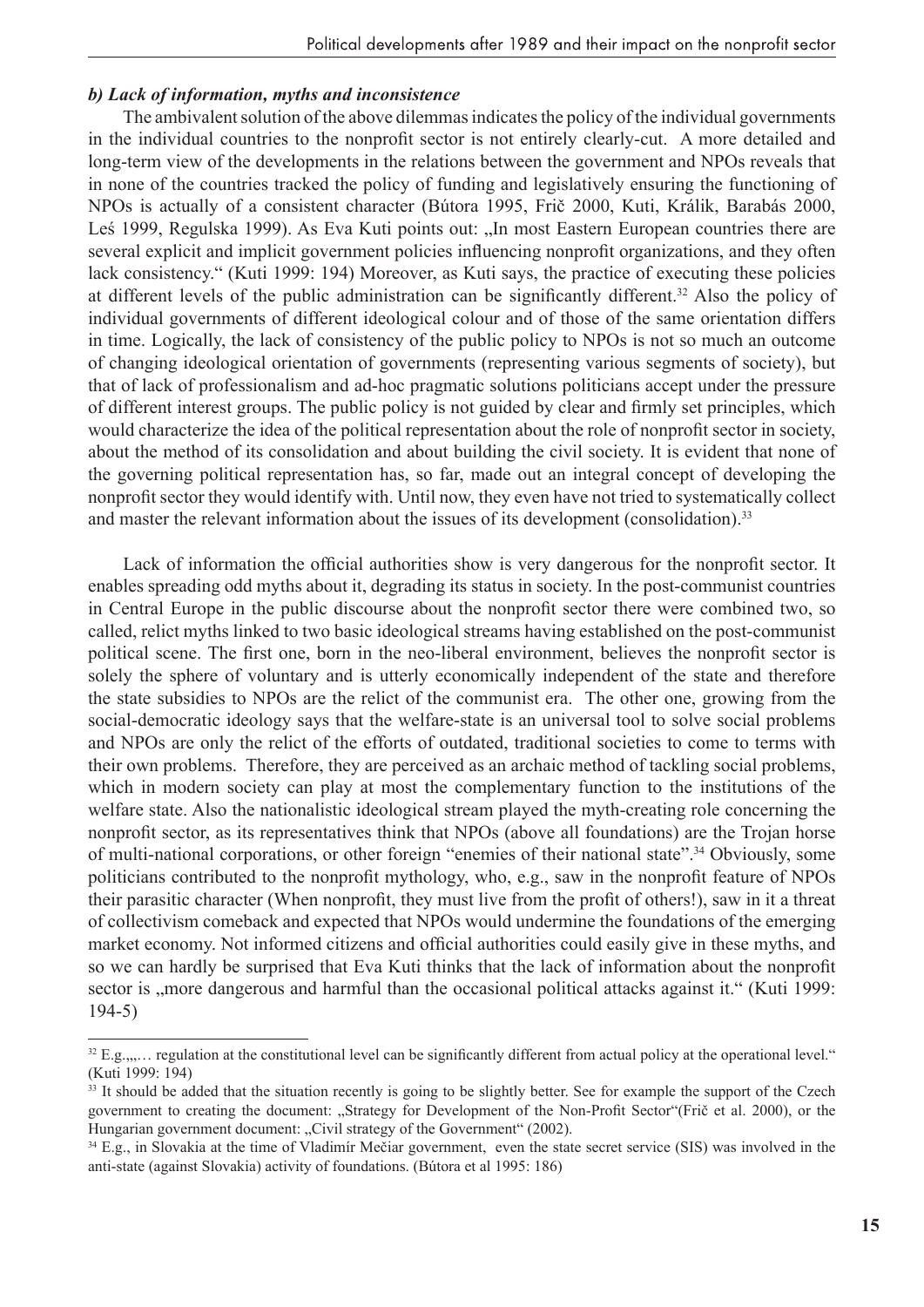In the situation when the desired data is unavailable and there is no interest in it, either, when all kinds of rumours about misusing NPOs are widely spread as well as myths about their position in society, and there is no clear concept, you cannot expect the public policy towards NPOs would resist the pressures of opposite tendencies and have a consistent shape. But why is it so? Where does the lack of interest of the representatives of political parties and governmental institutions spring from? The answer to these questions was already indicated in the prior analysis of building the political system and forming the style of governing. The verbally helpful but practically reserved and sometimes almost unfriendly attitude is a logical consequence of being aware of their own, specific party interests and chosen technocratic style of governing. The lack of consistency of the policy towards NPOs is thus an outcome of in reality very consistent attitude of political elites possible to be called party pragmatism, i.e., an effort to act in the election term as economically as possible.

#### *c) Partnership?*

 Is this attitude of the government and party tops in the postcommunist countries in Central Europe the cause of the conflict between NPOs and public administration, or, is it co-operation that prevails? The answer is definite, co-operation is largely prevailing everywhere. (Frič 2000, Glinski 1999, Kuti 2000) With the exception of a short time during the Mečiar government in Slovakia, in fact in none of the countries studied the conflict in the relations between the state and NPOs played a dominant role. The concept of civil society as the vital power not standing against the state, but co-operating, gradually became strongly embedded among politicians, officials and general public. Can we therefore assume that there exists a partnership relation between the state and NPOs in this region? And when not, what kind of model of partnership relation do NPOs actually strive for? Most authors involved in analysing the functioning of NPOs in the region admit that the situation in the relations between NPOs and the state has improved in time, but do not think this relationship is a full partnership yet. Not even the representatives of NPOs would say it is, in spite of often admitting that in fact they themselves do not know or cannot agree on what the partnership relation with the state should look like. (Frič 2000)

 According to Salamon and Anheier there exist in principle three functioning models of partnership. They called the first one "the German corporative model", where several associations of NPOs formed a formal, cooperative body the government is obliged to consult with the questions in all main social areas. The second is called "the American model of interest groups", which through lobbying gives individual NPOs major possibilities to influence the results of legislative process, but always, only in an ad hoc formally non-codified method. The third one could be called , the model of program cooperation" and works in Great Britain. (Salamon – Anheier 1994: 104) We could say that old NPOs tend to prefer the corporative model, and new NPOs so far cannot agree whether the model of interest groups is better for the nonprofit sector, or that of program cooperation (which requires forming a joint, umbrella organization negotiating the goals and conditions of meeting the program by the state). Today, those closest to meeting their ideas about cooperating with the state in most of the countries studied, are old NPOs. Nevertheless, to both new and old NPOs applies that it is hard to enforce the partnership, even in spite of the pressures coming from the EU in the form of annual assessing reports. No one will allow doubting the principle of partnership in public, but in practice the governments of the postcommunist countries in Central Europe continue in overlooking NPOs "as meaningful social partners in service delivery and in formulating public policy agendas... "(Leś 1999: 2) Acute is mainly the lack of formally guaranteed, program cooperation. "With very few exceptions, there are no legal regulations ensuring non-governmental organizations´ participation in the process of drafting and passing administrative decisions, in process of formulating development objectives or mapping social needs …" (Glinski 1999: 18) And just the lack of program partnership leaves the cooperation between NPOs and the state "on benevolence or preference of officials" (Glinski 19990: 18) and opens a wide space for cronyism (Frič 2000).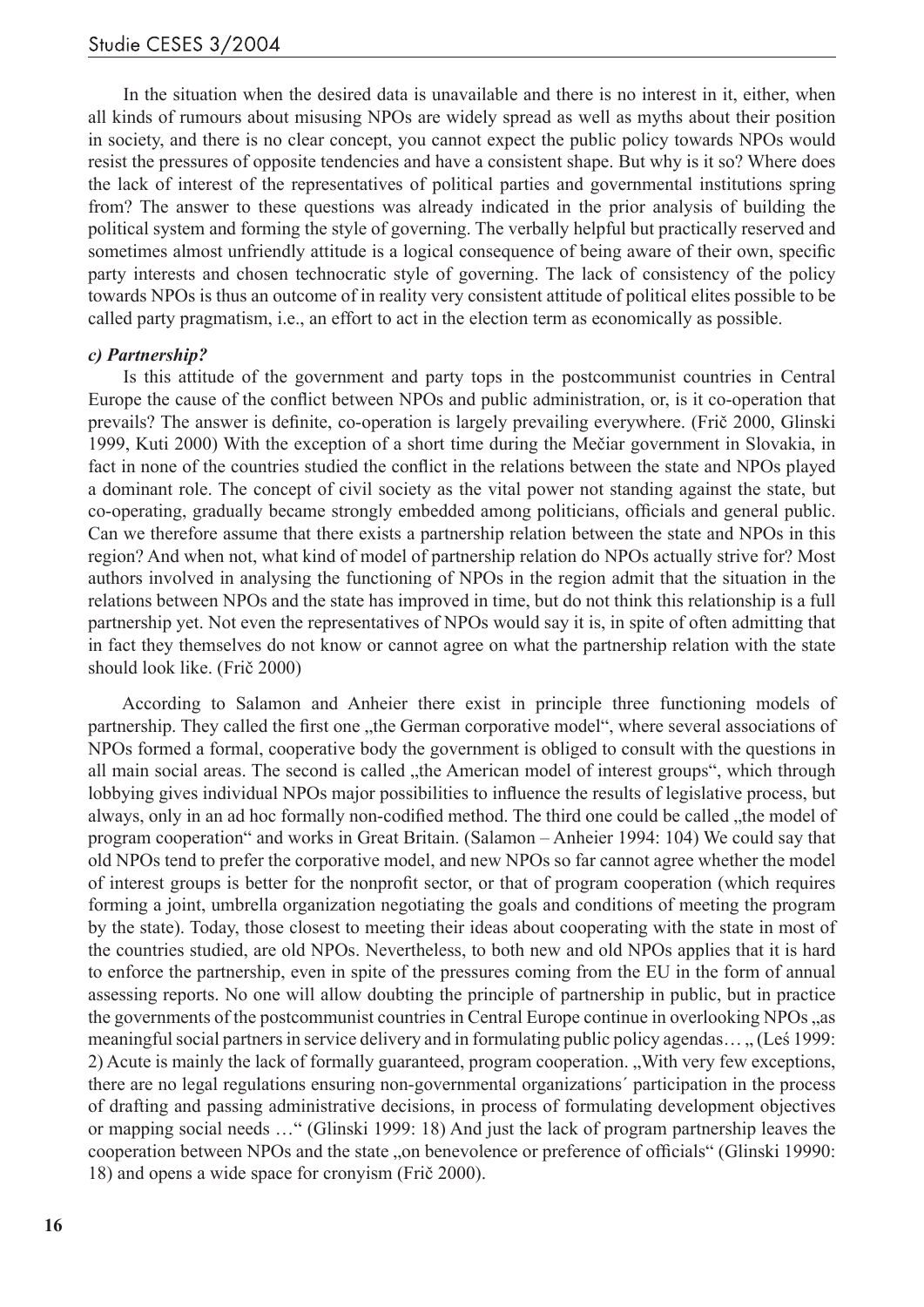As Martin Bútora noted the balanced and equal partnership between the state and nonprofit sector is hard to build in a country strongly affected by the tradition of state paternalism (Bútora 1995: 20). The already mentioned indication of official authorities to centralism is derived from this tradition, the one slowing down the development of partnership relations mainly at the local level. The principle of subsidiarity has not yet become the firm part of political culture in the postcommunist countries in Central Europe. The official authorities verbally fully accept it, but their practical behaviour does not agree with that.<sup>35</sup> Often it is sheer formalism with no desired contents.<sup>36</sup> This is accordingly reflected in the activity of local government. In spite of really very wide cooperation with NPOs<sup>37</sup> its representatives .... often do not understand the role played by NGOs, and NGOs often perceive local government actions negatively, feeling that they are being used instrumentally." (Regulska 1999: 187) In time, on both the parties there emerged negative stereotypes of the other one. NPOs often perceive official authorities as bureaucrats not serving the public but the state. On the other hand, the representatives of NPOs are in the eye of local government authorities sometimes only naïve amateurs (or even extremists), who make them unnecessarily more busy (Frič 2000: 54-7). In several last years we can observe a positive trend to overcoming these negative stereotypes. However, it is a very slow process and facing many barriers (Glinski 1999: 23-24). One of them is the mutual lack of information about the functioning of democracy. The local authority representatives do not know the role NPOs play in the expanded democratic system and no nothing about the possibilities of social participation techniques, direct democracy and civil consultations. On the other hand, the representatives of NPOs do not know how the local authority mechanisms operate or which legal regulations are valid in the area (Glinski 1999: 25).

## **Consolidation of nonprofit sector**

The above reveals that the political developments in the postcommunist countries in Central Europe after 1989 had the cardinal effect on the fate of nonprofit sector in this region. Unfortunately, the consequences of this effect on NPOs were not always only positive. The political culture here did not develop that rapidly, as it was necessary to solve the urgent problems of social transformation. Political decision makers were and still are afraid of letting NPOs enter into the (sub)politics, consistently enforce free competition in public services and cancel the cronies relations with old NPOs. And the reason why is that it suited their narrowly conceived party interests. The often declined  $\alpha$  lack of political will" to solve the current problems of NPOs is just the euphemism helping cover the real face of the postcommunist politics. The incriminated  $\alpha$ , lack of political will" is not a consequence of inability of politicians to cope with demanding task they set up themselves. It is a logical consequence of the common method of executing the politics in this region. We should openly say that in the relationship to the nonprofit sector, the "big politics" failed! It does not sufficiently meet its role of the facilitator of its development. The fact that the nonprofit sector is in crisis, or, in several crises at once (as described by Eva Kuti),<sup>38</sup> or that it run into the limits of its inner development (as mentioned by Polish authors)<sup>39</sup> is not only the question of its in-house problems caused by the representatives

 $\frac{35}{10}$  .... subsidiarity principles are not rooted in the Hungarian political culture. They are imported, they represent an attractive element of the recently developed vocabulary which fits, in best case, in the ideology, but not in the behavioral patterns of the government." (Kuti 2000: 30), At current principle of subsidiarity is rather a part of the democratic rethoric than real vehicle of social welfare reform." (Leś 1999: 1)

<sup>&</sup>lt;sup>36</sup>. When some tasks of the state administration were transferred to towns and local governments, that is, formally beyond the reach of the state power, the new holders of authorities and power were not ensured enough money to be able to execute their competencies." (Bútora 1995: 20)

<sup>37</sup> See Frič 2000: 35, Gliński 1999: 22-23, Kuti 2000: 26-7, Regulska 1999: 186.

<sup>&</sup>lt;sup>38</sup> In relation with the countries of Visegrad four speaking about fiscal, economic, effectiveness, identity and legitimacy crisis. (Kuti 1999) See also Hungarian Country Profile in this volume.

<sup>39</sup> See: Leś, Nalecz, Wygnański 2000: 21.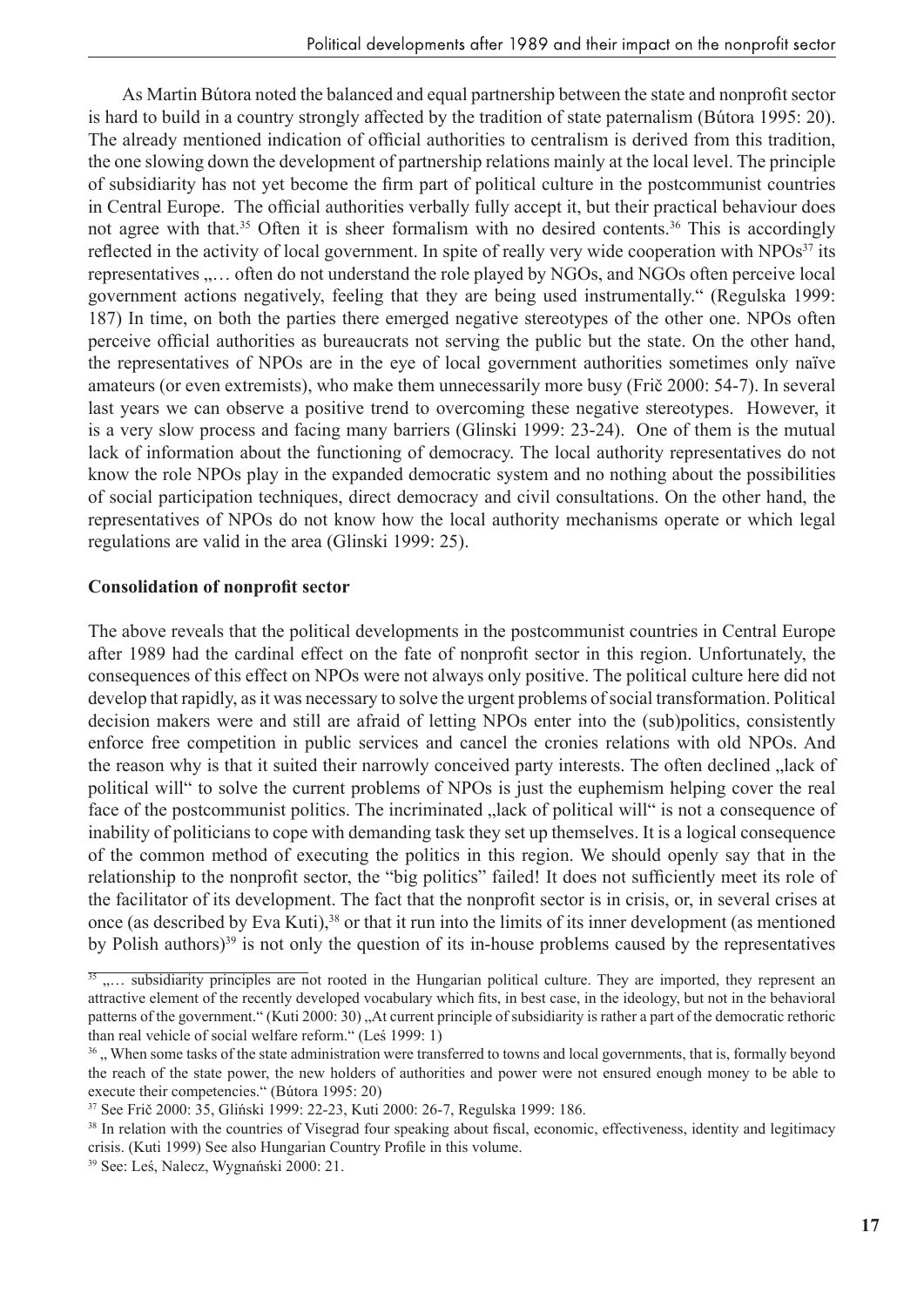## Studie CESES 3/2004

of NPOs as such. It is mainly a consequence of long time dragging problems of the effectiveness of the outer framework functioning (primarily funding and legal regulation of the life of NPOs), the "treatment" of which through state institutions is just in the job description of the political sphere. It was the state controlled by the communist party, which robbed the nonprofit sector of the most precious values: tradition, authenticity and property. Today the state controlled by the democratic elites is condescendingly boasting about its annually contributing a not small amount to the development of nonprofit sector out of the state budget, even though it is only a fraction of what the nonprofit sector could have got out of its own resources, had the state not robbed it of them half a century ago.

 There is no doubt that after the long time of non-organic development the nonprofit sector needs to consolidate its position in society. In my opinion there is also no doubt about "the lack of political will" causing a serious delay in the nonprofit sector consolidation. The question is how to do it to find enough of political will to solve the problems of nonprofit sector. It would certainly be naïve to expect that political parties would recognize on their own the importance of the need to consolidate the nonprofit sector. The only way how to do it is to try, using the inner strength, to overcome the "crisis of identity" of nonprofit sector and materialize the vision of its changeover into the social actor. able to defend their own interests. It means that the nonprofit sector must be able to conceptually prepare, organize,, facilitate, coordinate and moderate the changes inside its own self. At the same time it will be necessary to reconcile the efforts of many individual NPOs, their branch or regional groups, coalitions, associations or umbrella organizations so that they would work in synergy. To act as the social actor means formulating and defending own interests through joint activities of a bigger number of NPOs. Without that the identity of nonprofit sector remains inconsistent and the sector as a whole is not able to act as the partner not only at the central social level, i.e., mainly towards the government, ministries and parliament, but also at the regional and local level.

#### **Literature**

#### Ágh A. (1992)

The Emerging Party Systém in East Central Europe. Budapest, Papers on Democratic Transition, No. 13, Hungarian Centre for Democracy Studies Foundation, University of Economics, Budapest.

#### Ágh A. (1994)

After Four Years: The General Situation in Hungary in 1994. Budapest, Papers on Democratic Transition, No. 88, Hungarian Centre for Democracy Studies Foundation, University of Economics, Budapest.

#### Ágh A. (1996)

Political Culture and Systém Change in Hungary. In: Plasser F. and Pribersky A. (eds) Political Culture in East Central Europe. Avebury: Aldershot.

#### Anheier H.K. and Seibel W. (1998)

The Nonprofit Sector and the Transformation of Societies: A Comparative Analysis of East Germany, Poland and Hungary. In: Powel, W.W. and Clemens, E.S. (Eds.) Private Action and the Public Good. New Haven and London: Yale University Press, pp. 177 – 189.

#### Beck U. (1994)

The reinvention of Politics: Towards a Theory of Reflexive Modernization. In: Beck U., Giddens A., Lash S. Reflexive Modernization. Politics, Tradition and Aesthetics in the Modern Social Order. Cambridge: Polity Press.

#### Bozóki A. (1992)

Demokrats Against Democracy? Civil Protest in Hungary Since 1990. Paper presented to the Annual Conference of the British Sociological Association, Canterbury: April 1992.

#### Bútora M. (1995)

Spoločenské pozadie rozvoja tretieho sektora. In: Bútora M., Fialová Z. Neziskový sektor a dobrovolníctvo na Slovensku. Bratislava: SAIA-SCTS a FOCUS.

Bútora M. et al (1996)

Tretí sektor, dobrovoľníctvo a mimovládne organzácie na Slovensku (1995- jar 1996). In: Bútora M. a Hunčík P. Slovensko 1995. Bratislava: Nadácia Sándora Máraiho.

Civil strategy … (2002)

Civil strategy of the Government. Budapest: Office of Government Information Technology and Civil Relations.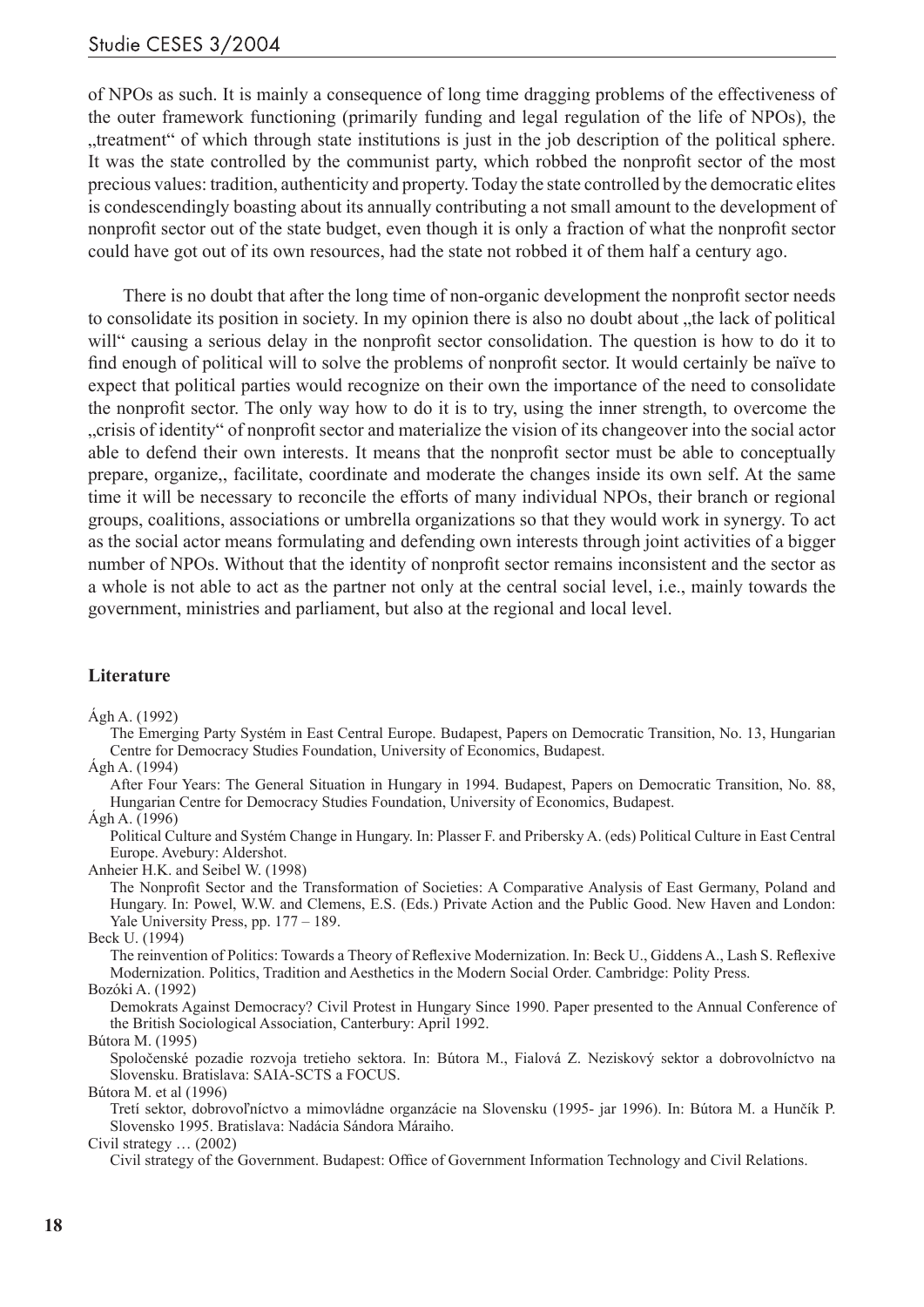Cox T. and Vass L. (1995) Civil Society and Interest representation in Hungarian Political Development. In: Hungary: the Politics of Transition. Budapest. Deakin N., Taylor M. (2001) Citizenship, Civil Society and Governance. (Paper presented at the conference "The third sector from a European perspective" held at University of Trento, Italy 15-15 December 2001. EUROBAROMETER (2002) Candidate Countries Eurobarometer 2001, March 2002. (http://europa.eu.int/comm/public\_opinion) Fialová Z. (1995) Súčasný stav tretieho sektora. In: Bútora M., Fialová Z. Neziskový sektor a dobrovolníctvo na Slovensku. Bratislava: SAIA-SCTS a FOCUS. Fink-Hafner D. (1996) Political Culture in a Context of Democratic Transition. Slovenia in Comparison with other Post-Socialistic Countries. In: Plasser and Pribersky (eds) Political Culture in East Central Europe. Avebury: Aldershot. Frentzel-Zagórska J. (1991) Two Phases of Transition from Communism to Democracy in Poland and Hungary. In: Sisyphus: Sociological Studies, Vol. VII, Warszawa: Polish Academy of Sciences, Institute of Philosophy and Sociology. Frič P. (2000) Neziskové organizace a ovlivňování veřejné politiky: Rozhovory o neziskovém sektoru II. Praha: AGNES. Frič P. et al. (2000) Strategy for Development of the Non-Profit Sector. Prague: Czech Donors Forum. Frič P. (2001a) Korupce ve světě postkomunistickźch zemí. (Výsledky mezinárodního výzkumu korupce v 11 zemích střední a východní Evropy.) Praha: GfK Praha. Frič P. (2001b) Dárcovství a dobrovolnictví v České republice: Výsledky výzkumu NROS a AGNES. Praha: NROS, AGNES. Frič P. et al. (2001) Corruption Climate: Central and Eastern Europe. Prague: GfK Praha. Freiová M. (1994) Neziskový sektor v politickém pohledu. In: EMP, Vol. III., Special Edition 1994. Gliński P. (1999) The Development of the Third Sector in Poland: The Realationship between the Third Sector and Other Sectors. (Paper presented at the Third Sector in Central and Eastern Europe.. Prague, October 15-16, 1999) Habermas J. (1990) Die nachholende Revolution. Frankfurt am Main: Suhrkamp Verlag. Katz R.S., Mair P. (1996) Changing Models of Party Organization and Party Democracy: The Emergence of the Cartel Party. In: Party Politics, Vol. 1, Issue 1. Kavan Z. (1999) Democracy, Civil Society and Citizenship in Central Eastern Europe. (Paper presented at the Third Sector in Central and Eastern Europe.. Prague, October 15-16, 1999) Kolarska-Bobińska L. (1990) Civil Society and Social Anomy in Poland. In: Acta Sociologica 1990, Vol.33, No. 4. Kuti E. (1999) Different Eastern European countries at different crossroads. In: VOLUNTAS, Vol. 10, No. 1. Kuti E., Králik M, Barabás M. (2000) NGO Stock-Taking in Hungary. Budapest: The International Bank for Reconstruction and Development/ The World Bank Regional Office Hungary. Leś E. (1994) The Voluntary Sector in Post-Communist East Central Europe. Washington DC, CIVICUS. Leś E. (1999) Is the Principle of Subsidiarity Suitable for Central Europe? The Polish Case. (Paper presented at the Third Sector in Central and Eastern Europe.. Prague, October 15-16, 1999) Leś E., Nalecz S. and Wygnański J. (2000) Defining the Nonprofit Sector: Poland. In: Working Papers of the Johns Hopkins Comparative Nonprofit Sector Project. Baltimore: The Johns Hopkins University Center for Civil Society Studies. Machonin P., Tuček M. (2002) Zrod a další vývoj nových elit v České republice (od konce osmdesátých let 20. století do jara 2002). Sociological Papers, Institute of Sociology, Academy of Sciences of the Czech Republic, SP 02:1. Marody M. (1987) Antynomie spolecznej świadomošc. (Antinomies of Social Consciousness). Odra, Wroclaw, 1. Miháliková S. (1993) The End of Illusions: Democracy in Post-Communist Slovakia. Paper presented at the Seminar on Constitutionalism and Politics, Piešťany, November 11-14.